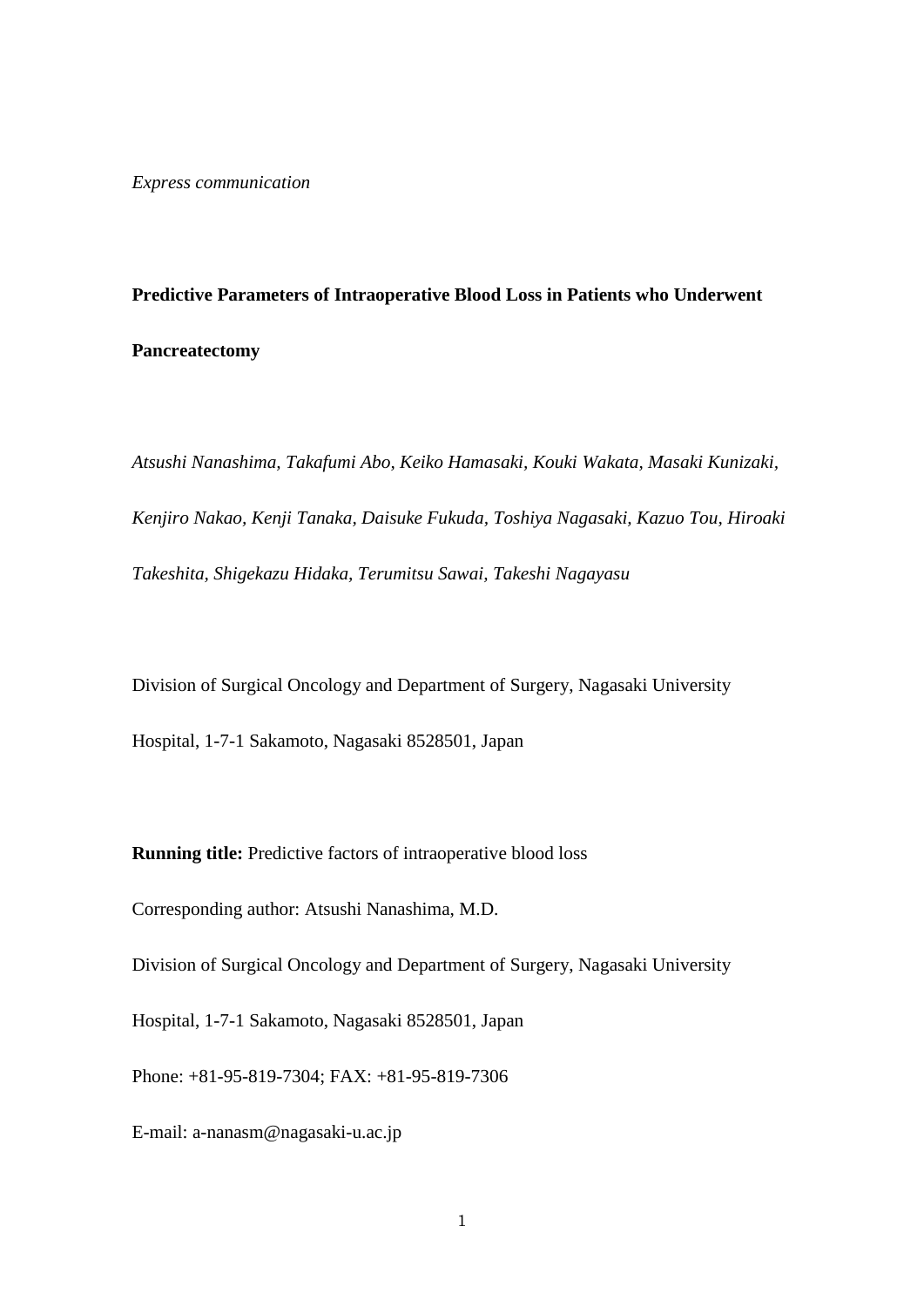#### **ABSTRACT**

**Background/Aims:** Despite recent advances in surgical techniques, blood loss is an important factor associated with postoperative outcomes in pancreatectomy. It is useful to identify risk factors of increased blood loss.

**Methodology:** The clinical records of 161 patients who underwent an elective pancreatectomy for peripancreatic diseases between 1994 and March 2011 were retrospectively examined. Univariate and multivariate analysis of clinicopathological and surgical parameters influencing intraoperative blood loss were performed. We determined the cut-off value of the amount of blood loss based on the analyzed results. **Results**: The mean and median blood loss was 1346±901 and 1070mL, respectively. Red cell blood transfusion was performed in 72 patients (45%). Based on ROC analysis, the predictive value of blood loss in patients who received red cell blood transfusion was 880 mL ( $p<0.001$ ); however, blood loss was not significantly associated with postoperative complications (p=0.40). The cut-off level of estimated amount of blood loss in the present study was set at 880mL. Male patients, fatty pancreas, higher serum alkaline phosphatase level, longer operating time, performance of pancreaticoduodenectomy (PD) and combined resections of adjacent major vessels were associated with significantly more increased blood loss (p<0.05). Based on multivariate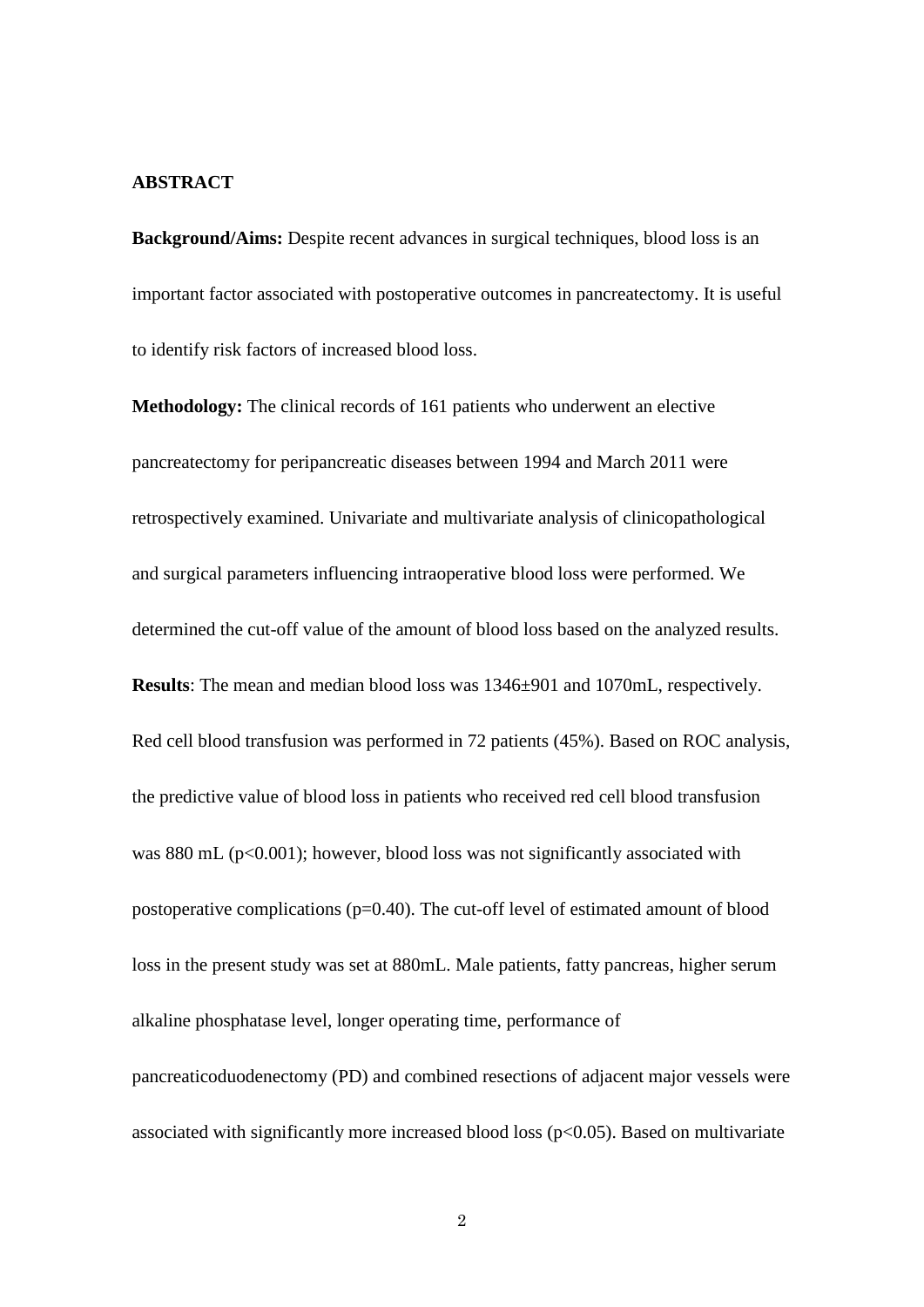analysis, longer operation time over 480 minutes and performance of PD were significantly associated with increased blood loss ( $p<0.05$ ).

**Conclusions:** Attempting to reduce operating time in cases of PD is necessary to reduce intraoperative blood loss.

**KEY WORDS:** intraoperative blood loss; pancreatectomy; predictive parameters; postoperative outcomes

**ABBREVIATIONS:** pancreatic carcinoma (PC); bile duct carcinoma (BC); intraductal papillary neoplasm (IPMN); pancreaticoduodenectomy (PD);

hepato-pancreaticoduodenectomy (HPD); distal pancreatectomy (DP); receiver

operating characteristics (ROC)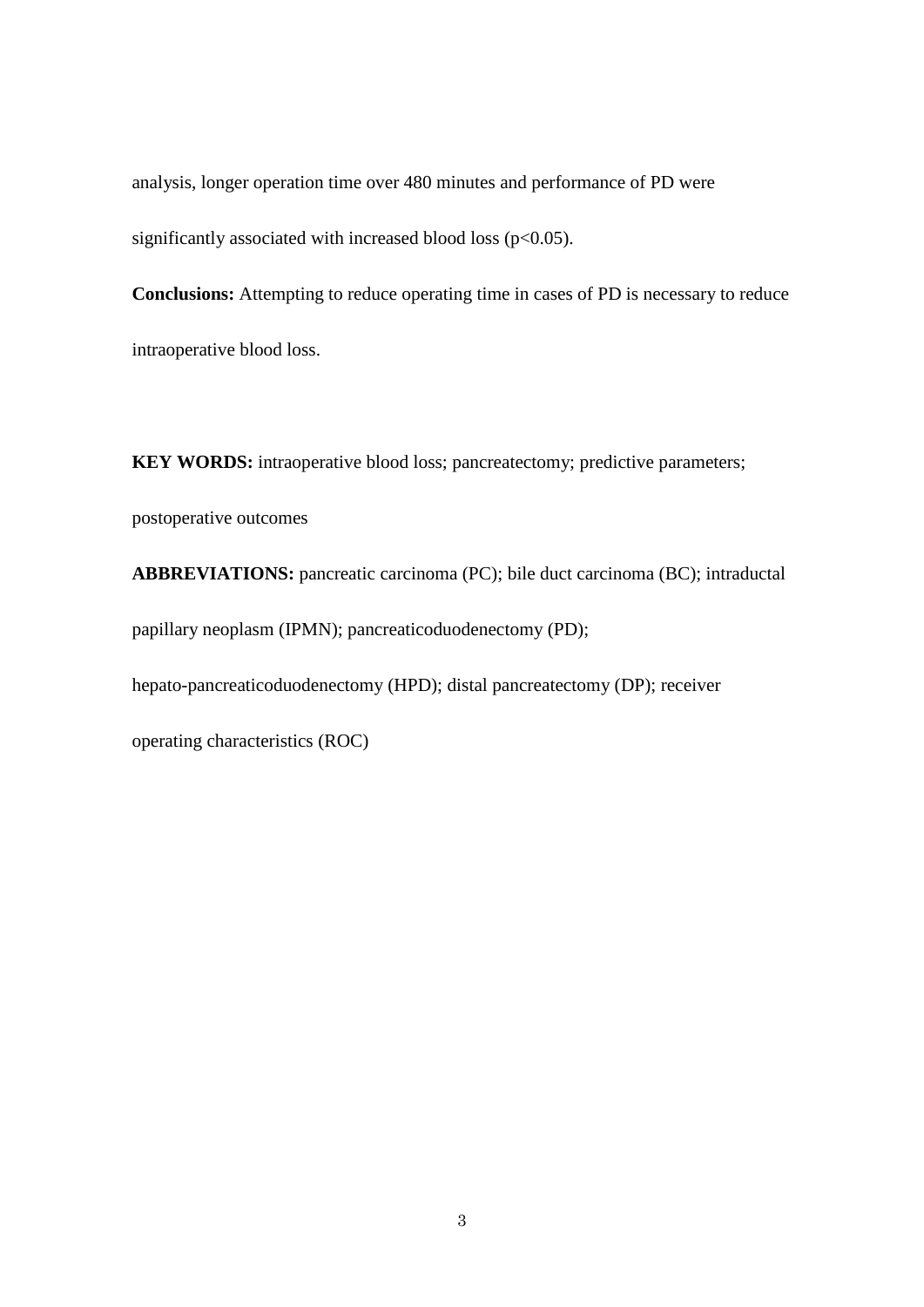#### **INTRODUCTION**

Perioperative management and recent advances in surgical techniques in pancreatectomy have provided improved patient outcomes [1, 2]. However, the possibility of increased blood loss, which may lead to negative postoperative outcomes, still remains even in the present time [3, 4]. Tumor factors, surgeon experience, existence of chronic pancreatitis, and type of pancreatectomy or combined procedures are recognized as risk factors of intraoperative massive bleeding [3-7]. Intraoperative bleeding requiring blood transfusion or associated poor outcomes has not been predicted preoperatively by full use of surgical procedures to reduce blood loss [4]. Increased blood loss might be related to poor outcomes [3]. However, accurate prediction might not be fully possible and, therefore, it is important to identify the predictive factors associated with bleeding tendency requiring blood transfusion in order to take prompt measures, such as use of preoperative autologous blood transfusion [8] or selection of operative training for young surgical trainees [7].

The aim of the present study was to determine the preoperative factors that influence intraoperative blood loss requiring blood transfusion or poor patient outcome in 161 consecutively selected patients undergoing elective pancreatectomy between 1994 and 2011.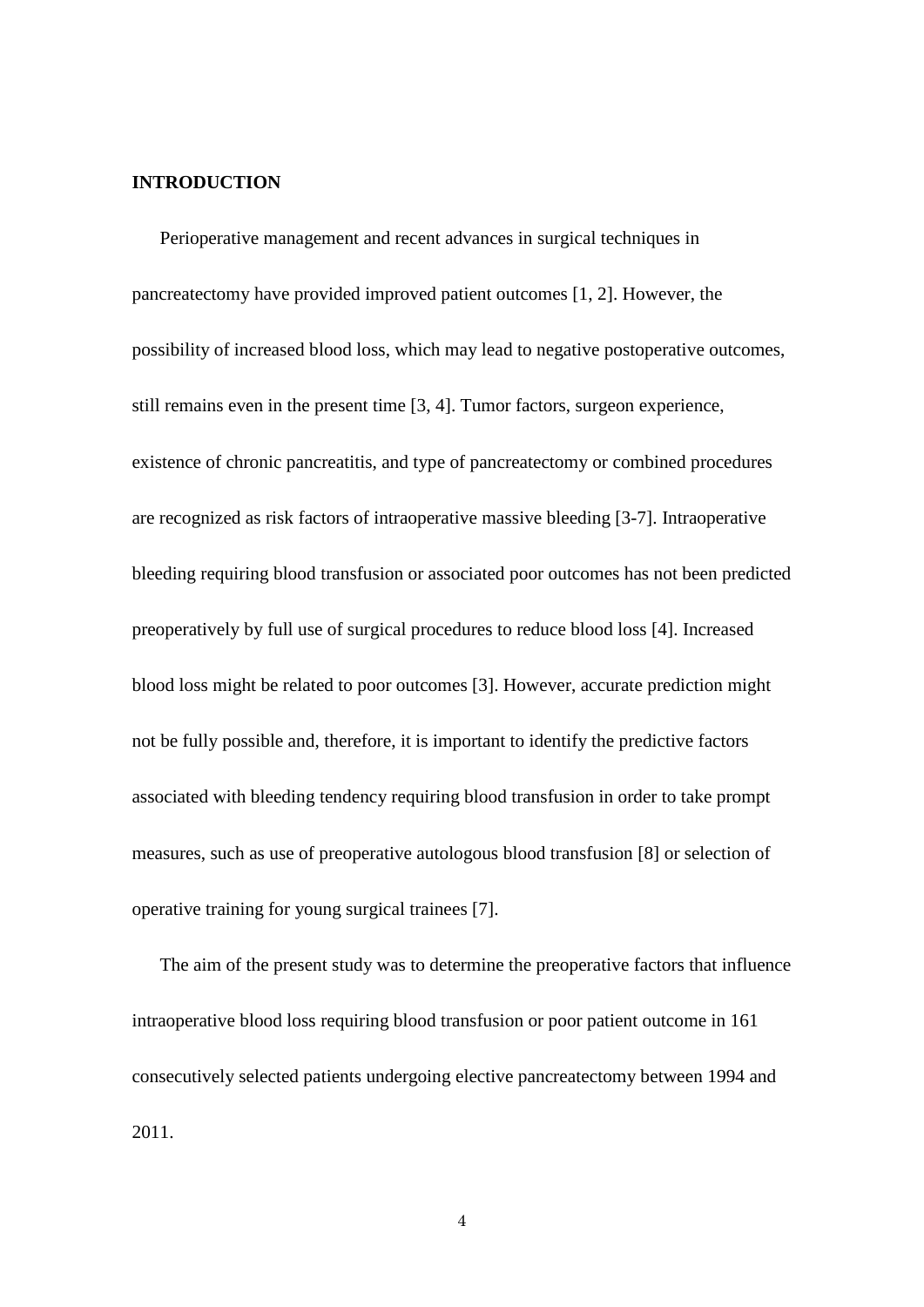#### **METHODOLOGY**

#### **Patients and methods**

The clinical records of 161 consecutively selected patients that underwent various hepatectomy surgeries without combined resection of other organs for liver diseases at the Division of Surgical Oncology at Nagasaki University Hospital (NUH) for 17 years between April 1994 and March 2011 were retrospectively examined by the retrieved NUH database. Combined resection of adjacent major vessel was also excluded in this study. Mean age for patients at the time of surgery was  $65.3 \pm 12.4$  years (range, 18-87 years). Gender was 106 males and 55 females. Accompanied chronic pancreatitis was present in 56 patients, fatty pancreas in 3 and normal pancreas in 102 patients. Diseases included pancreatic carcinoma (PC) in 51 patients, bile duct carcinoma (BC) in 34, ampullar carcinoma in 19, gallbladder carcinoma in 5, duodenal tumor in 4, intraductal papillary neoplasm (IPMN) in 22 including carcinoma in 11, mucinous cystic neoplasm in 1, pancreatic endocrine tumor in 4 including malignancy in 2, and others in 21. The procedures performed included pancreaticoduodenectomy (PD) (*n*=113), hepato-pancreaticoduodenectomy (HPD) in 10, distal pancreatectomy (DP) (*n*=32), and

central pancreatectomy in 6. Laparoscopic resection was performed in 4 patients. Combined resection of adjacent major vessels was performed in 14 patients. Radical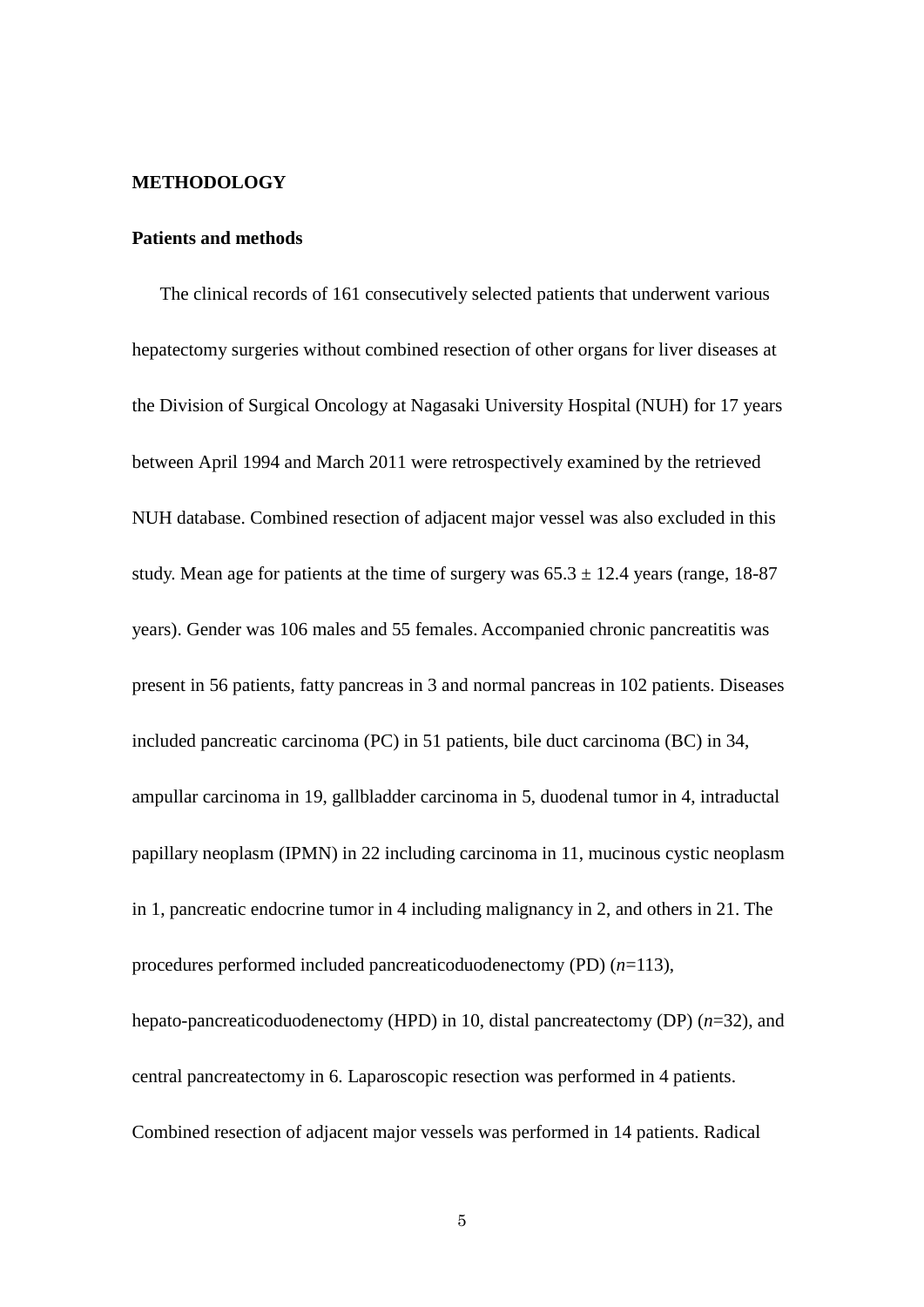hepatectomy was performed to remove hepatic tumor without leaving any residual tumor. All peri-pancreatic tumors were completely resected without macroscopic exposure of the amputated section to the remaining liver. All study protocols were approved by the Human Ethics Review Board of our institution. Informed consent for data collection was obtained from each patient during this period. Anesthetic and patient data were retrieved from the NUH database. There is no financial support or conflict of interest regarding the present study.

#### **Operative indications, evaluated parameters, surgical procedures**

The indications for pancreatectomy and types of surgical procedures were determined according to tumor locations. We examined preoperative clinical parameters, operative procedures, surgical records, and postoperative morbidity. Operative incisions were subcostal transverse incision in 37 patients and upper median incision in 124. We performed resections using electrocautery, and vessel sealing devices were used for transection in 14 patients (9%) using ultrasonic coagulation devices such as Harmonic ultrasonic surgical devices (Ehicon Endo-Surgery Inc., Cincinnati, OH) or Sonosurg (Olympus, Tokyo, Japan) [9]. Pancreatectomy was performed by two attending surgeons for 108 operations and resident training surgeons for 53. In case of trainees,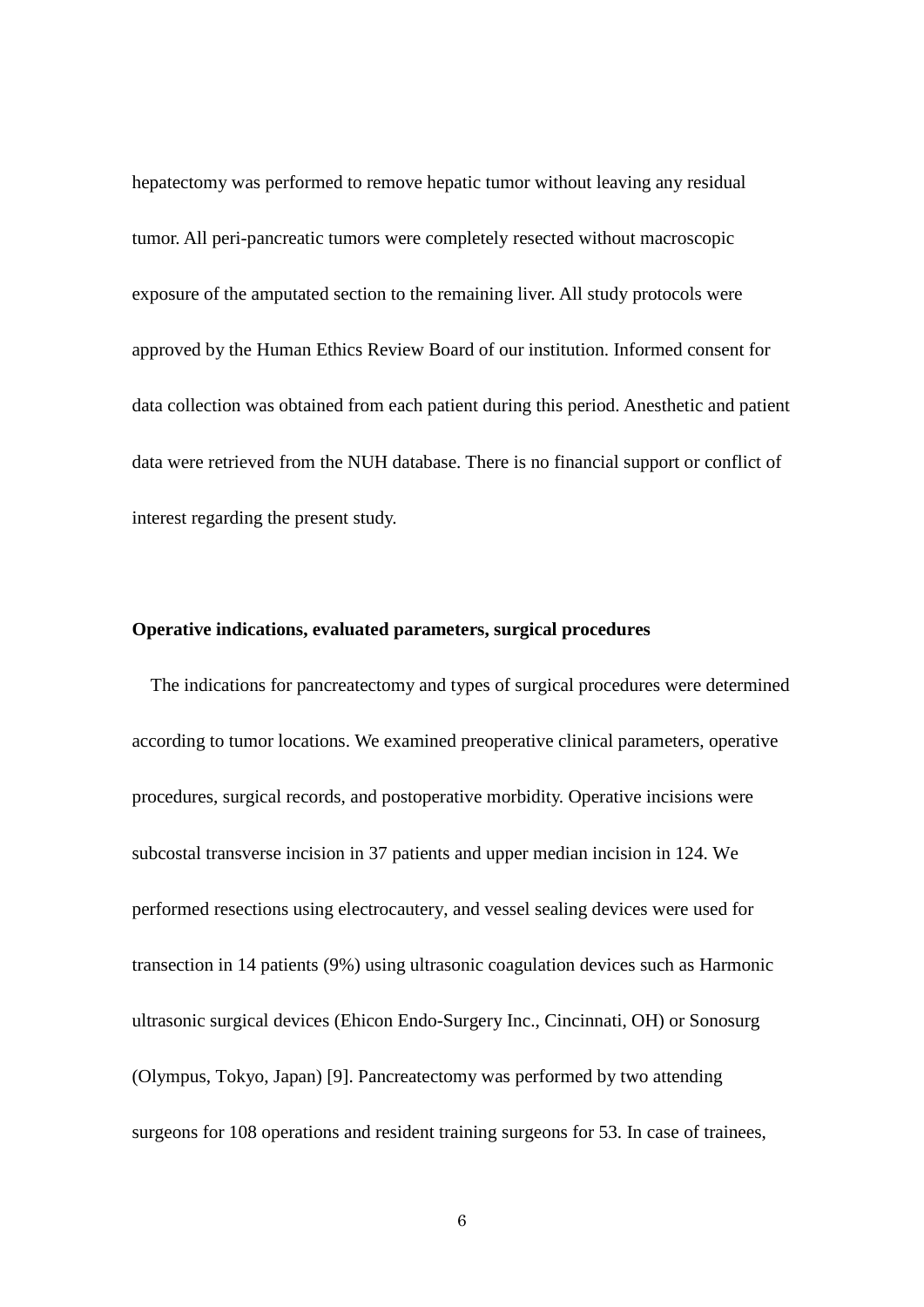quality control of the operation was provided by attending surgeons. Autologous blood transfusion was not used in all patients in the present study. Intraoperative blood transfusion (= red blood cell) was performed when unstable vital signs or hemoglobin value of less than 9.0 mg/dl were observed. Fresh frozen plasma was transfused in the patients who underwent HPD. Patients were divided into two groups according to blood loss. In the first step, the cut-off level of blood loss was set at the predictive value for red cell transfusion by the receiver operating characteristics (ROC) analysis. In the second step, the predictive value of blood loss was set by existence of postoperative pancreatic complications such as fistula, uncontrolled ascites, intraabdominal infection and hemorrhage.

#### **Statistical analysis**

Chi-square test was used for comparison of categorical variables. Differences between groups were analyzed by Fisher's exact test and Scheffe's multiple comparison test. All continuous data were expressed as mean  $\pm$  SD. Data for different groups were compared using one-way analysis of variance and examined by Student's *t*-test. Logistic regression analysis was performed to determine the predictive value of risk factors. Potentially predictive variables were identified using a significance level of  $p<0.10$  by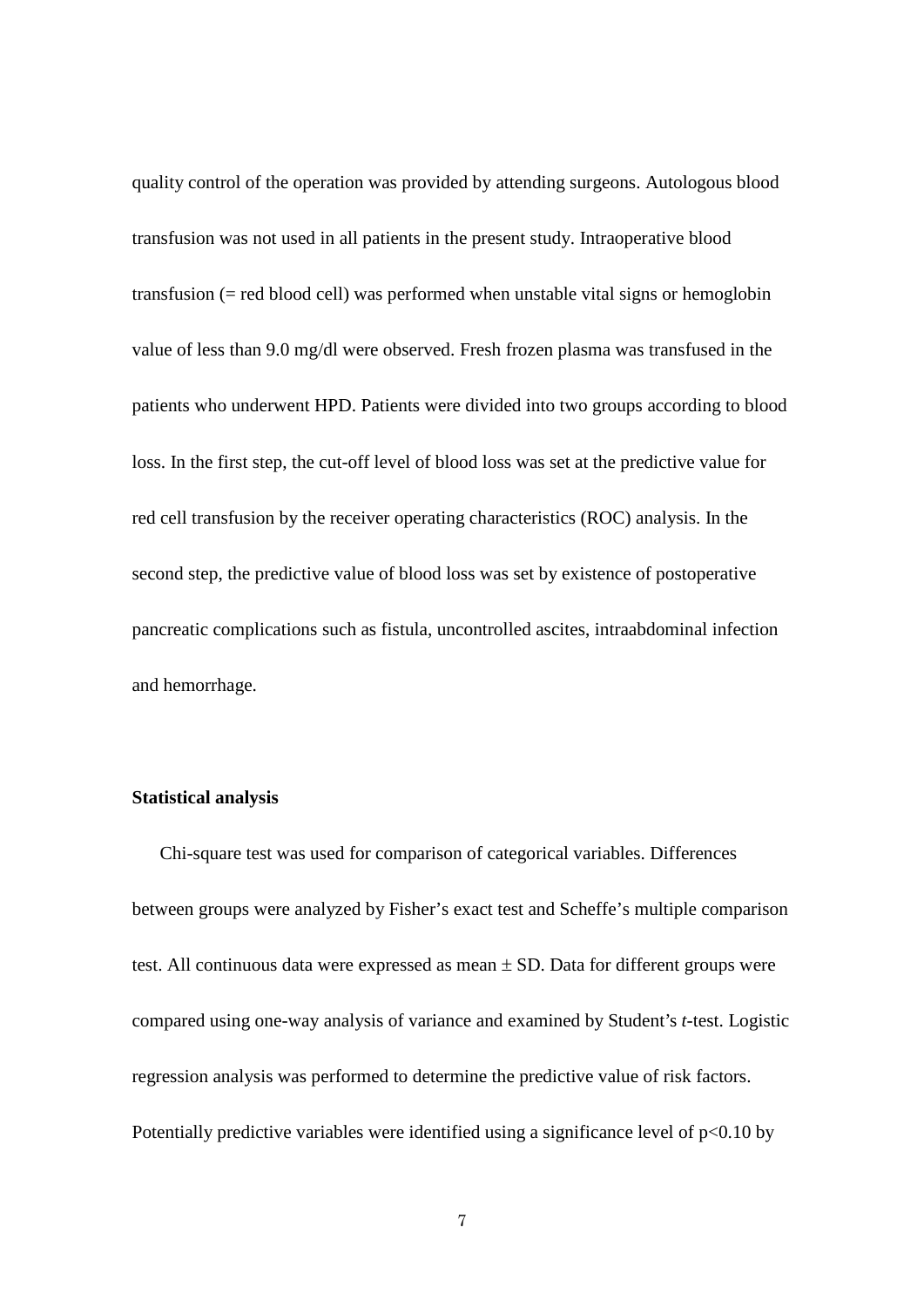univariate analysis and the identified factors were then entered into logistic regression multivariate analysis. A two-tailed *P* value < 0.05 was considered significant. PASW Statistics 18.0.0 for Windows (SPSS Inc., an IBM Company, Chicago, IL) was used for all statistical analyses.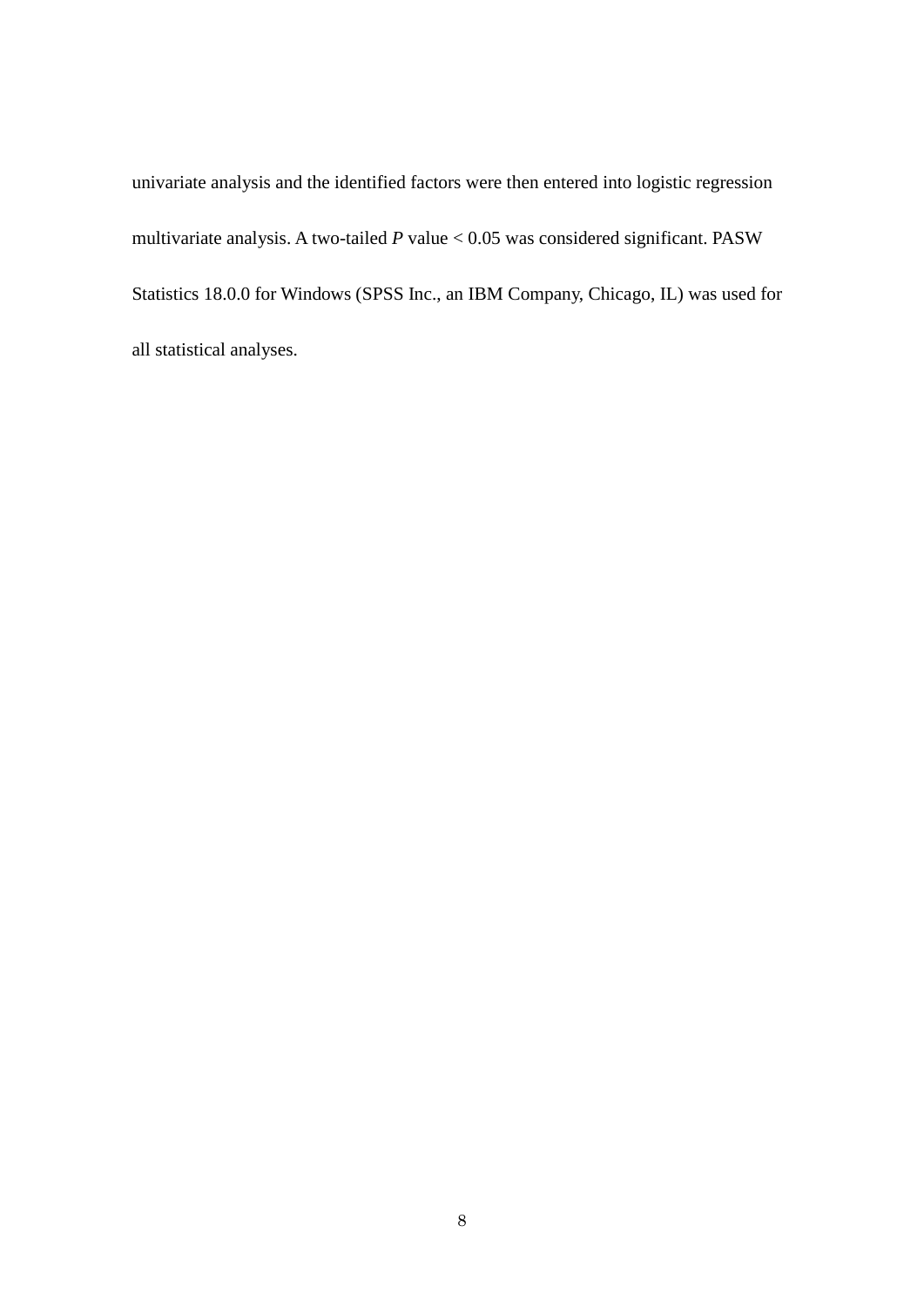#### **RESULTS**

#### **Surgical record**

The mean and median blood loss were 1346±901 mL (range: 80-4890 mL) and 1070mL, respectively. The mean red cell blood transfusion was 440±672 mL (maximum range: 41500 mL), and transfusion was performed in 72 patients (45%). Postoperative complications were was observed in 55 patients (34%), which included pancreatic fistula in 35 patients, intraabdominal infection in 37, hemorrhage in 7, and uncontrolled ascites in 17. Postoperative hospital death was observed in 2 patients. By the ROC analysis, the predictive value of blood loss in patients who received red cell blood transfusion was 880 mL (p<0.001) **(Figure 1a);** however, those in patients who had postoperative complications was 1200mL but was not significantly associated with postoperative complications (p=0.398) **(Figure 1b)**. We therefore set the cut-off level of estimated amount of blood loss in the present study at 880mL.

#### *Associated parameters with the estimated blood loss*

Predictive value of continuous parameters for blood loss is shown in **Table 1**. By using these data, the predictive value for the estimated blood loss was examined as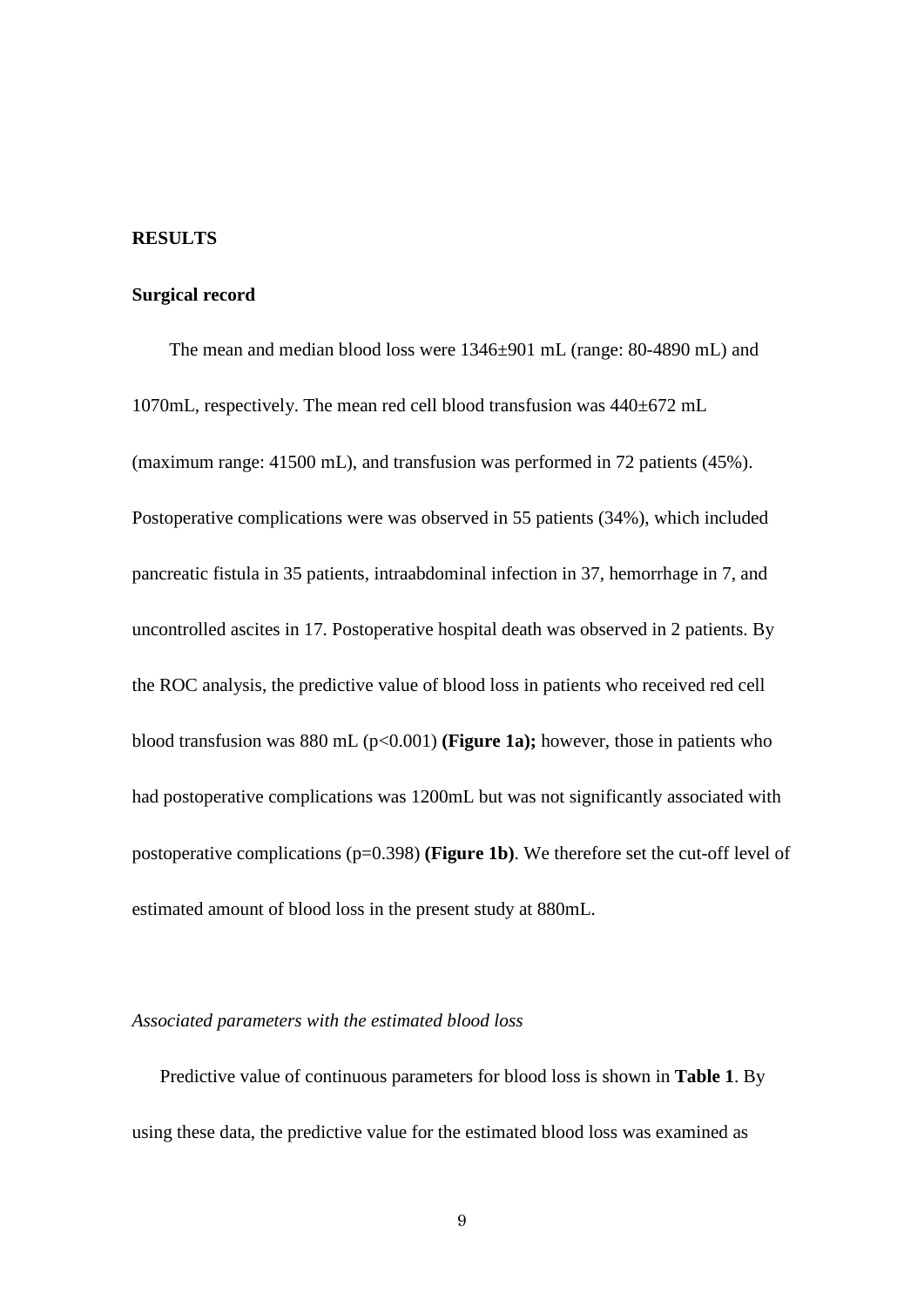noted in **Table 1**. **Table 2** shows the univariate analysis between associated parameters and blood loss over 880mL. Male patients showed significantly more blood loss in comparison with female patients ( $p<0.05$ ). Age was not significantly associated with blood loss. Blood loss over 880mL in patients with fatty pancreas (100%) was significantly more than those in others  $(p<0.05)$ ; however, difference of disease was not associated with increased blood loss. Existence of co-morbidity such as diabetes, smoking and alcohol abuse was not associated with blood loss over 880mL.

 In the preoperative laboratory data, serum alkaline phosphatase level was significantly associated with increased blood loss over 880mL, otherwise there was no different. In the surgical records, longer operating time was significantly associated with increased blood loss over  $880mL (p<0.01)$ . Difference in surgeon experience was not significantly associated with increased blood loss. Performance of pancreaticoduodenectomy (PD) and combined resections of adjacent major vessels led to significantly more blood loss over  $880mL$  ( $p<0.05$ ).

 Based on these data by univariate analysis, we selected candidate parameters with p values less than 0.05 for the multivariate analysis in the present study, as shown in **Table 3**. With respect to blood loss over 880mL, long operation time over 480 minutes (8 hours) and performance of PD were significantly associated with increased blood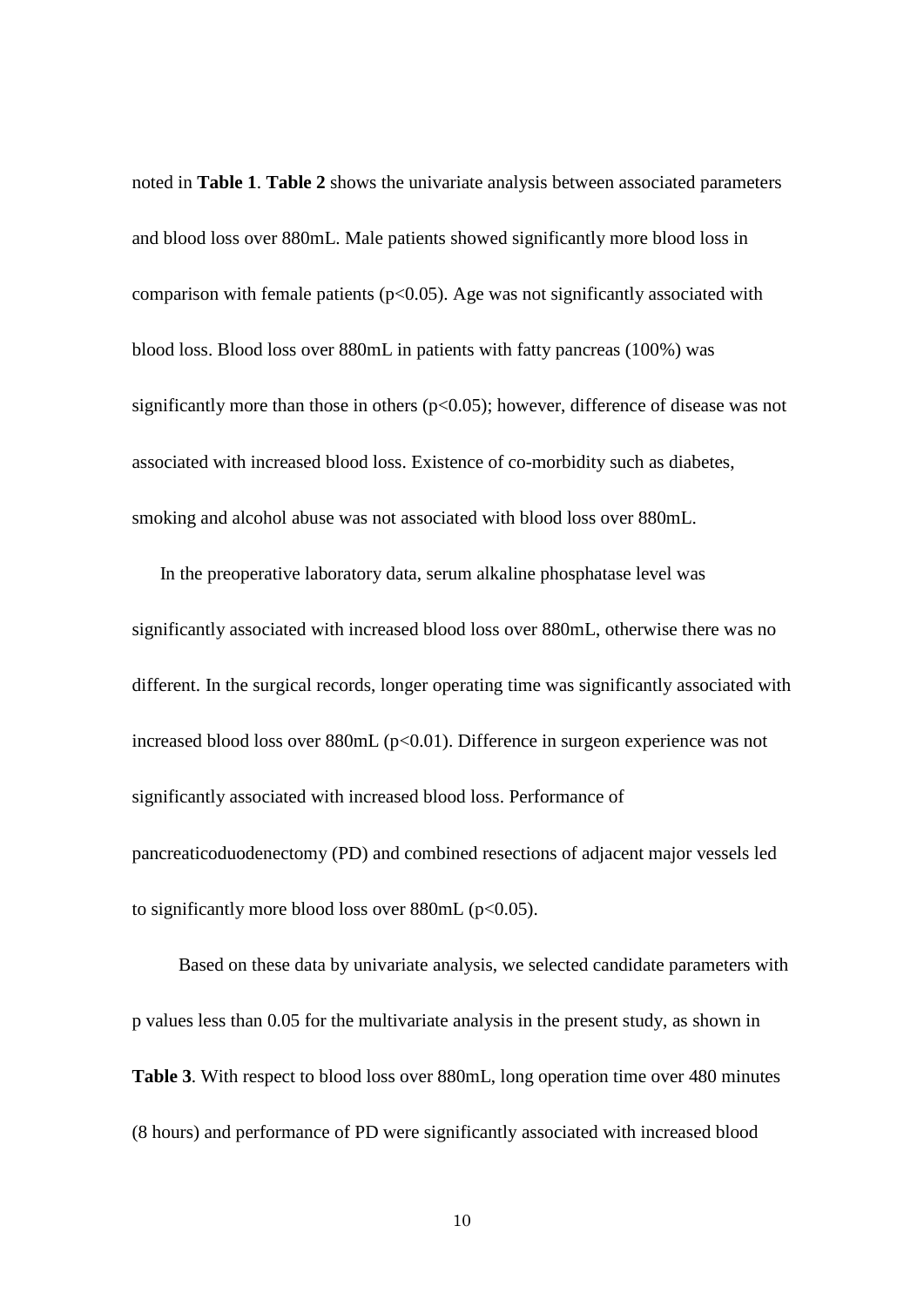loss (p<0.05). Males tended to have increased blood loss (p=0.066).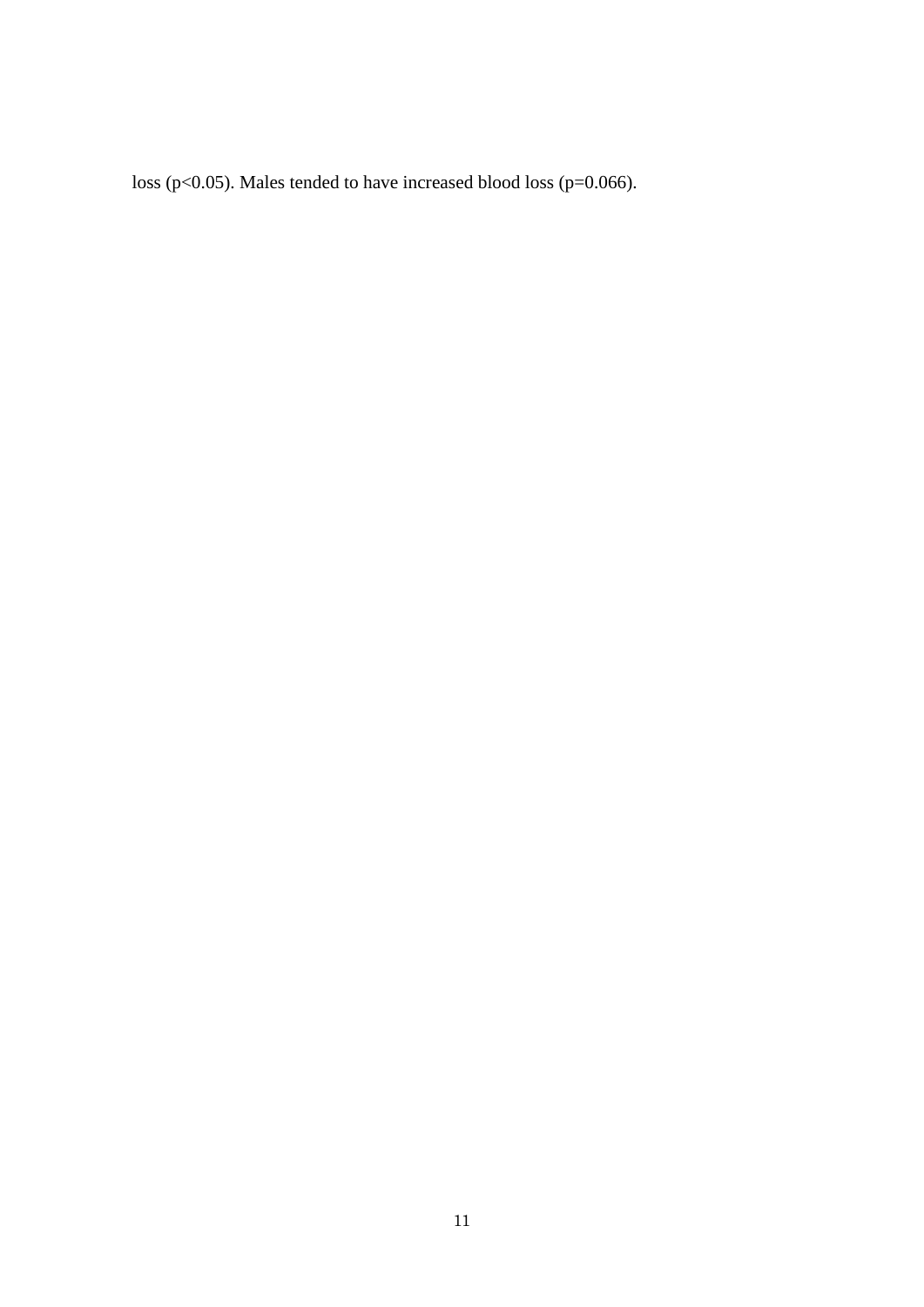#### **DISCUSSION**

 To minimize intraoperative blood loss, we attempted to modify surgical techniques in our recent series using advanced hemostatic devices (9) although we have mainly used electrocautery. Unexpected bleeding could not be completely controlled in some cases. Since 2008, additional procedures of use of vessel sealers as ultrasonic coagulation devices were applied to improve surgical records in our series (9, 10). Under these various methods for intraoperative blood loss control at our institute, we examined associated parameters with respect to increased blood loss affecting blood transfusion or poor patient outcomes in the present study. In the pancreatic resections, blood vessels in the pancreatic parenchyma and surrounding operative field were the main bleeding sites during operation. After operation, pancreatic fistula or infection causes lethal postoperative bleeding (11). Thus, pancreatectomy always has a risk of massive hemorrhage. Nagai et al. reported that excessive blood loss over 2000mL was a significantly risk factor of postoperative morbidity or poor patient survival in the early postoperative period (3). Control or prediction of intraoperative blood loss, therefore, is an important issue to improve patient outcomes.

 To determine the clinical significance of the cut-off level of blood loss, we set a cut-off level of intraoperative blood loss for necessity of intraoperative allogeneic blood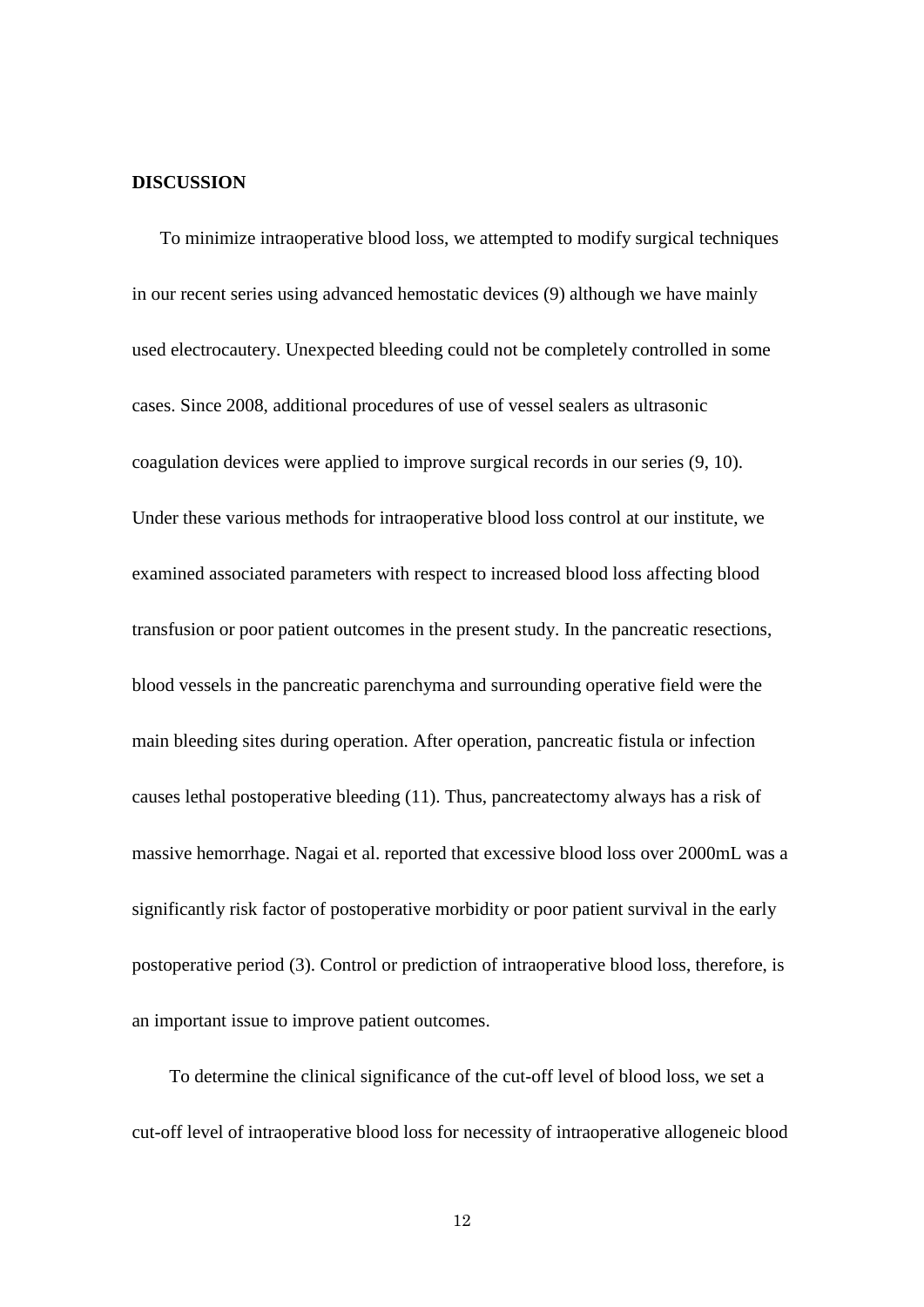transfusion and association with postoperative severe complications, because blood transfusion or increased blood loss might affect postoperative outcomes (3, 12, 13). Fresh frozen plasma (FFP) has been used for patients with intraoperative excessive ascites; however, FFP is not always necessary. In the present study, only red cell transfusion was evaluated. Our present result showed that patients might require blood transfusion in case of 880mL of blood loss by the ROC analysis. Below 880mL, a few cases received blood transfusion. In other reports, blood loss requiring transfusion was higher than in our present study  $(3, 4)$ . As a tendency of anesthetists at our institute, blood transfusion might be decided at a hemoglobin level of 9mg/dl. The timing and decision for transfusion may be influenced by anemia, underlying cardiovascular status, or the anesthesiologist's inappropriate orders for transfusion. This must be improved to limit blood transfusion, based on the present result. A larger blood loss regarding postoperative complications could be calculated by the ROC analysis; however, this association was not statistically significant. Eventually, 880mL of blood loss was applied in the subsequent analysis of the present study.

 In the parameters of patient demographics, male gender and fatty pancreas were significantly associated with increased blood loss. A previous report also indicated that male gender was strongly associated with postoperative morbidity in pancreatic surgery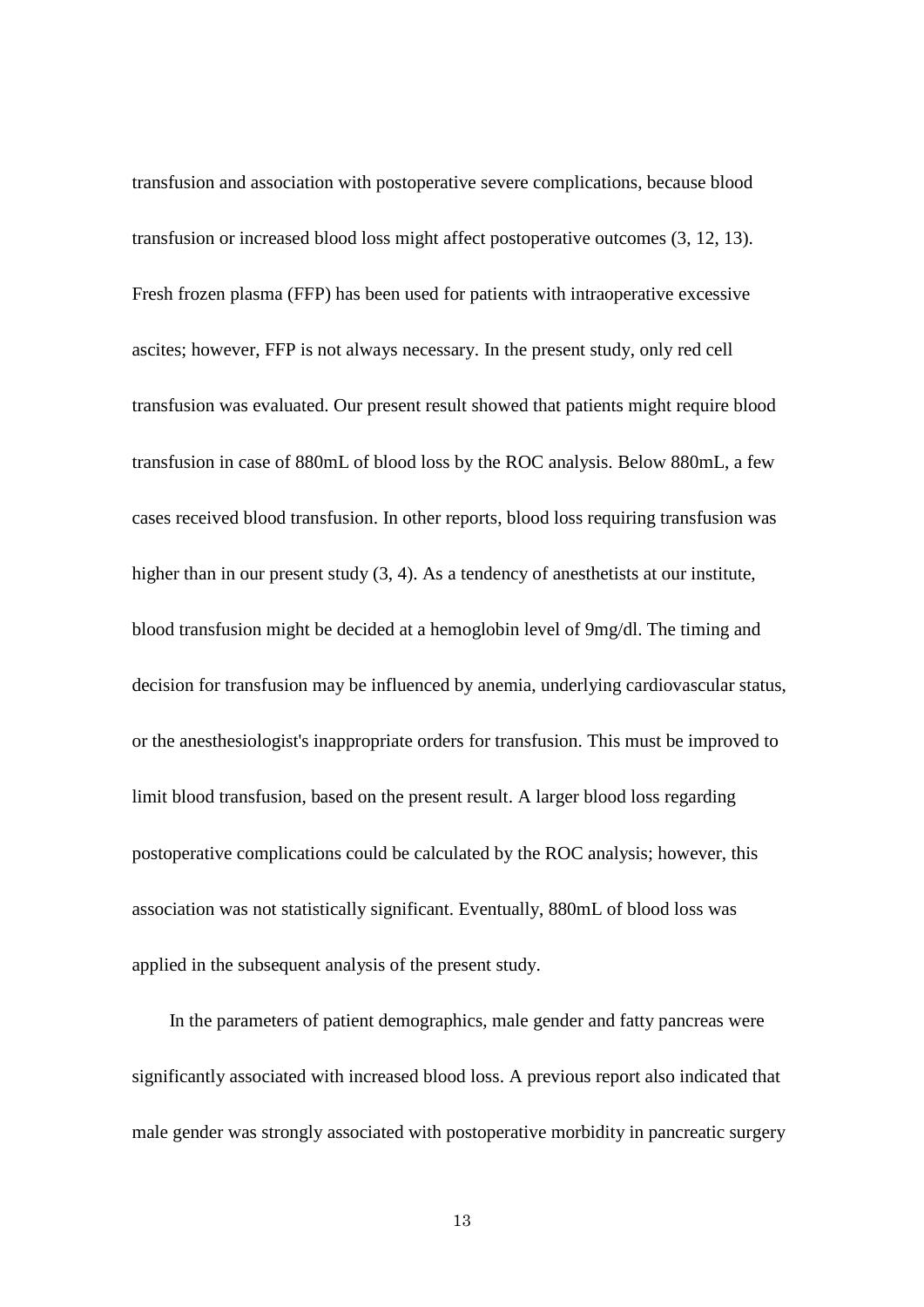(14). Although definite mechanisms or reasons for this parameter could not be explained, male patients might have several co-morbidities reflecting bleeding tendency or lower tolerance of blood circulation by blood loss, in comparison with female patients (15). Usually, a soft pancreas demonstrates pancreatic fistula tendencies (2, 16). Regarding the intraoperative bleeding, in the present study, fatty pancreas showed bleeding tendency because of its fragile architecture. Although diabetes or other co-morbidities are proposed risk factors of blood loss or morbidity in pancreatectomy, this co-morbidity was not related to intraoperative bleeding, which is similar to other recent reports (17, 18). Regarding preoperative laboratory parameters, only increased level of alkaline phosphatase was associated with increased blood loss. Coagulation parameters such as platelet count or prothrombin activity were not associated with increased blood loss in the present results.

 In surgical records, total operating time, performance of PD and combined vascular resection were closely associated with increased blood loss, which was reasonable because of the increased complexity of operative procedures in comparison with DP or pancreatectomy without vascular reconstruction (19). Longer operating time might be associated with increased blood loss. Therefore, it is important to reduce operating time by applying various surgical procedures. Furthermore, unexpected bleeding might have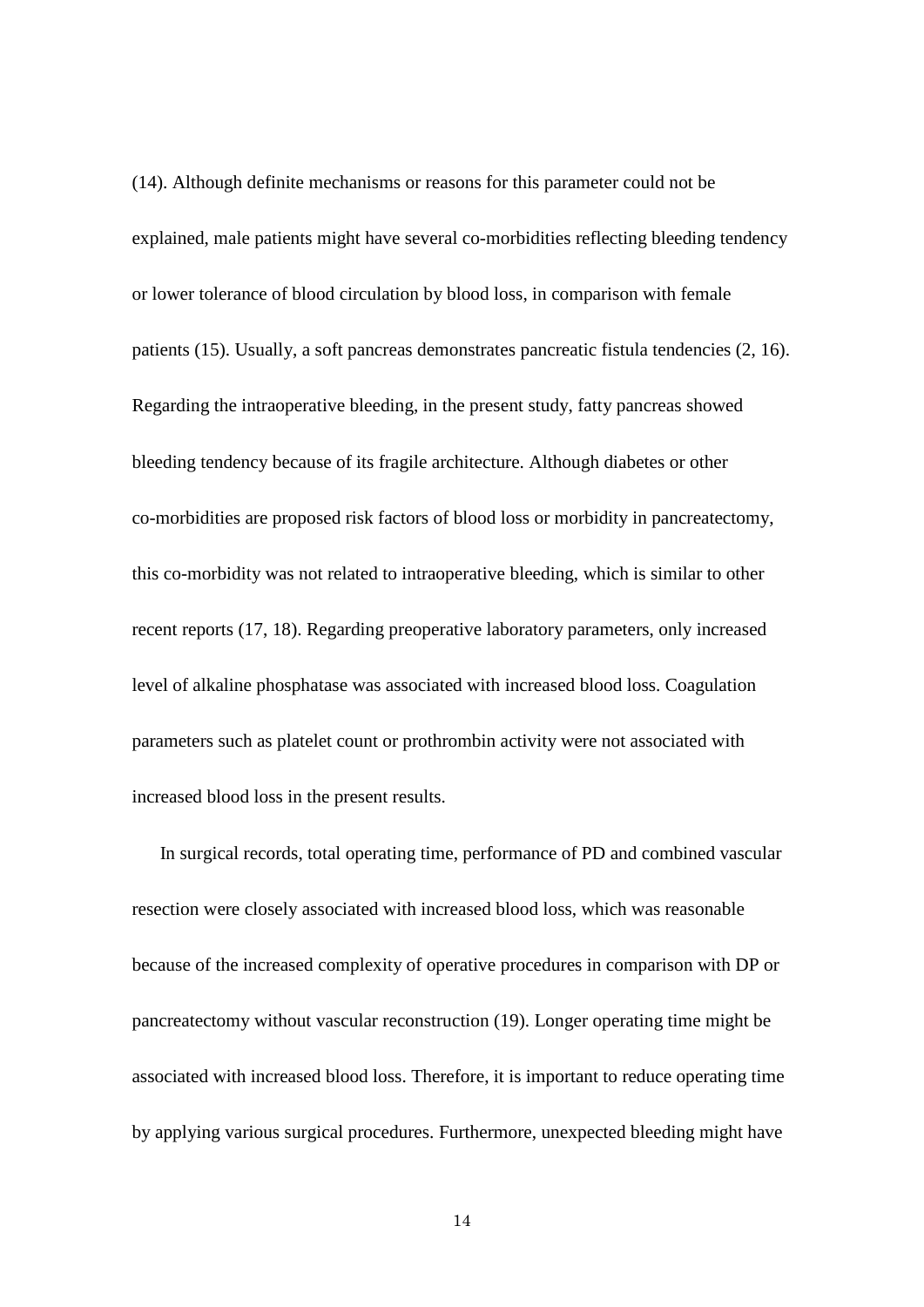been principally caused by an injury to the surrounding vessels of the pancreas. PD and combined vascular resections were associated with increased blood loss (19). PD showed some hazards of intraoperative bleeding such as a congestive portal venous bleeding in the pancreatic head. Ligation of arterial inflow at the earlier stage of operation was recommended to reduce congestive bleeding (20). Combined resection and anastomosis of the portal vein may increase bleeding (19). Nowadays, the advanced vessel sealing devices could decrease blood loss (9, 10) although we did not examine the association of such a device in the present series. Surgeon experience was not associated with increased blood loss in the present study (21). We have had an education system regarding PD for young surgeons, as reported previously (7) and, therefore, fellows or residents could overcome blood loss with advanced skills. Except for these parameters, patient obesity calculated by body mass index can be associated with operative difficulty (22) but this factor was not examined in our series. Multivariate analysis showed operating time and performance of PD were independently associated parameters with blood loss over 880mL in the present study. By this result, reducing operating time in case of PD is important.

 In conclusion, we examined the associated parameters with increased intraoperative blood loss during pancreatectomy in a retrospective analysis using the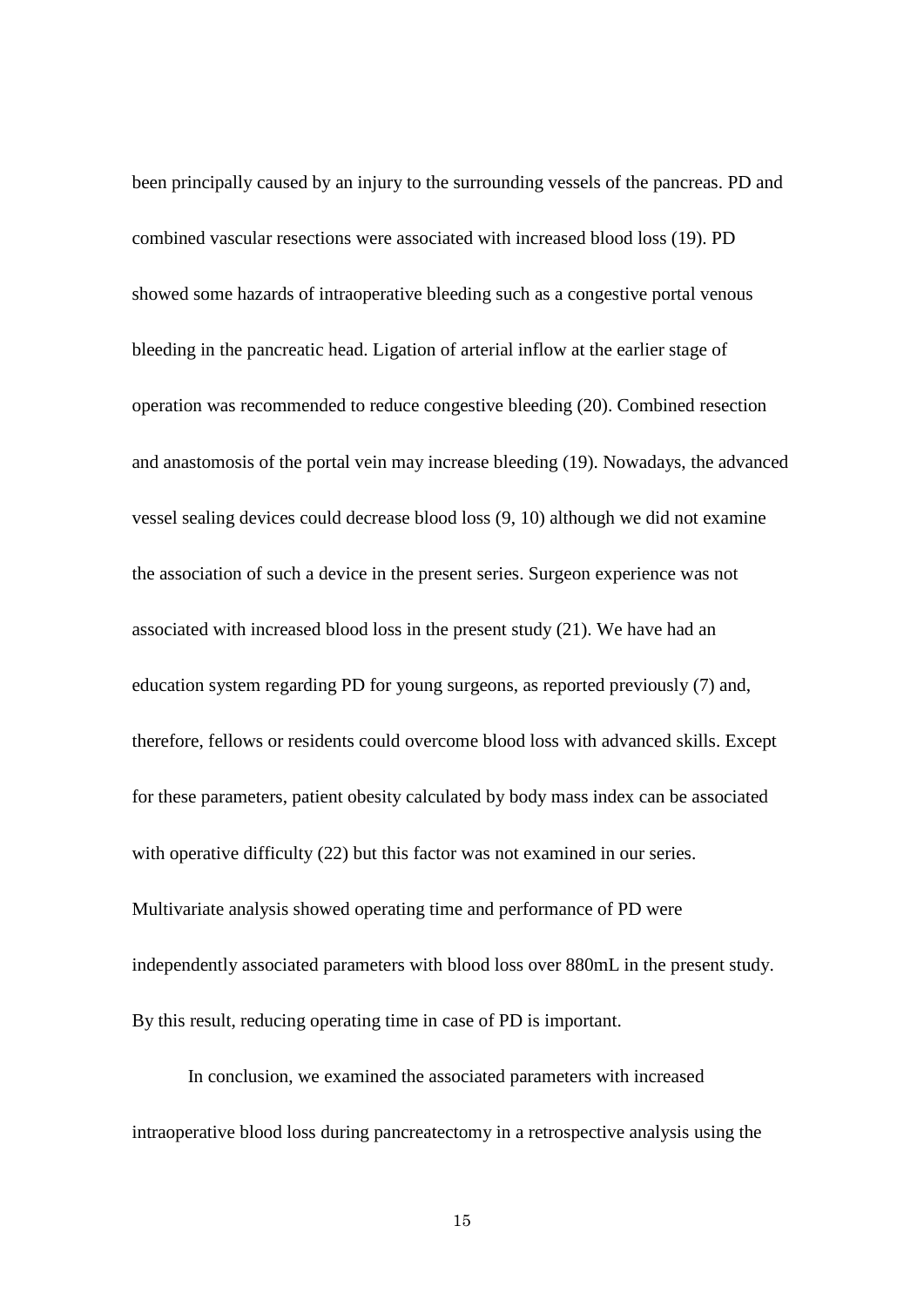clinical records of 161 patients who underwent elective pancreatectomy for peripancreatic diseases. Based on ROC analysis, predictive blood loss in patients who received red cell blood transfusion was set as the estimated value at 880mL. Male patients, fatty pancreas, higher ALP level, longer operating time, performance of PD and combined vascular resection were significantly associated with increased blood loss based on univariate analysis. Performance of PD and operating time were predicted as risk factors of increased blood loss for pancreatectomy by multivariate analysis. Attempting to reduce transection and operating time by applying the latest hemostatic devices may reduce blood loss in these patients.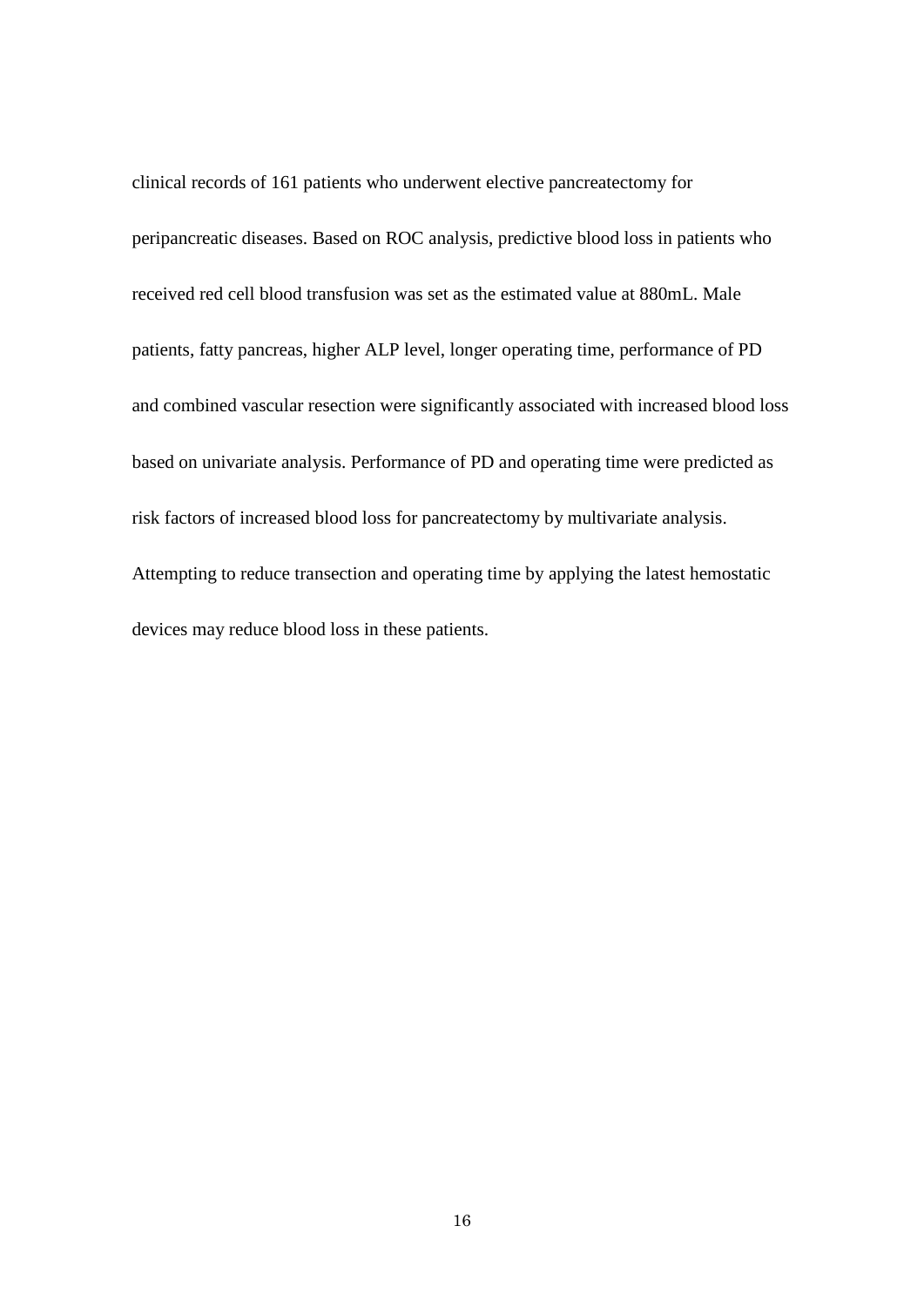#### **REFERENCES**

1. **[Donahue TR,](http://www.ncbi.nlm.nih.gov/pubmed?term=%22Donahue%20TR%22%5BAuthor%5D) [Reber HA:](http://www.ncbi.nlm.nih.gov/pubmed?term=%22Reber%20HA%22%5BAuthor%5D)** Pancreatic surgery. [Curr Opin Gastroenterol](javascript:AL_get(this,%20) 2010;26:499-505.

2. **[Niedergethmann M,](http://www.ncbi.nlm.nih.gov/pubmed?term=%22Niedergethmann%20M%22%5BAuthor%5D) [Farag Soliman M,](http://www.ncbi.nlm.nih.gov/pubmed?term=%22Farag%20Soliman%20M%22%5BAuthor%5D) [Post S:](http://www.ncbi.nlm.nih.gov/pubmed?term=%22Post%20S%22%5BAuthor%5D)** Postoperative complications of pancreatic cancer surgery. [Minerva Chir](javascript:AL_get(this,%20) 2004;59:175-83.

3. **[Nagai S,](http://preview.ncbi.nlm.nih.gov/pubmed?term=%22Nagai%20S%22%5BAuthor%5D) [Fujii T,](http://preview.ncbi.nlm.nih.gov/pubmed?term=%22Fujii%20T%22%5BAuthor%5D) [Kodera Y,](http://preview.ncbi.nlm.nih.gov/pubmed?term=%22Kodera%20Y%22%5BAuthor%5D) [Kanda M,](http://preview.ncbi.nlm.nih.gov/pubmed?term=%22Kanda%20M%22%5BAuthor%5D) [Sahin TT,](http://preview.ncbi.nlm.nih.gov/pubmed?term=%22Sahin%20TT%22%5BAuthor%5D) [Kanzaki A,](http://preview.ncbi.nlm.nih.gov/pubmed?term=%22Kanzaki%20A%22%5BAuthor%5D) [Yamada S,](http://preview.ncbi.nlm.nih.gov/pubmed?term=%22Yamada%20S%22%5BAuthor%5D) [Sugimoto H,](http://preview.ncbi.nlm.nih.gov/pubmed?term=%22Sugimoto%20H%22%5BAuthor%5D) [Nomoto S,](http://preview.ncbi.nlm.nih.gov/pubmed?term=%22Nomoto%20S%22%5BAuthor%5D) [Takeda S,](http://preview.ncbi.nlm.nih.gov/pubmed?term=%22Takeda%20S%22%5BAuthor%5D) [Morita S,](http://preview.ncbi.nlm.nih.gov/pubmed?term=%22Morita%20S%22%5BAuthor%5D) [Nakao A:](http://preview.ncbi.nlm.nih.gov/pubmed?term=%22Nakao%20A%22%5BAuthor%5D)** Impact of operative blood loss on survival in invasive ductal adenocarcinoma of the pancreas. [Pancreas](javascript:AL_get(this,%20) 2011;40:3-9.

4. **[Rumstadt B,](http://preview.ncbi.nlm.nih.gov/pubmed?term=%22Rumstadt%20B%22%5BAuthor%5D) [Schwab M,](http://preview.ncbi.nlm.nih.gov/pubmed?term=%22Schwab%20M%22%5BAuthor%5D) [Korth P,](http://preview.ncbi.nlm.nih.gov/pubmed?term=%22Korth%20P%22%5BAuthor%5D) [Samman M,](http://preview.ncbi.nlm.nih.gov/pubmed?term=%22Samman%20M%22%5BAuthor%5D) [Trede M:](http://preview.ncbi.nlm.nih.gov/pubmed?term=%22Trede%20M%22%5BAuthor%5D)** Hemorrhage after pancreatoduodenectomy. [Ann Surg.](javascript:AL_get(this,%20) 1998;227:236-241.

5. **[Simons JP,](http://www.ncbi.nlm.nih.gov/pubmed?term=%22Simons%20JP%22%5BAuthor%5D) [Shah SA,](http://www.ncbi.nlm.nih.gov/pubmed?term=%22Shah%20SA%22%5BAuthor%5D) [Ng SC,](http://www.ncbi.nlm.nih.gov/pubmed?term=%22Ng%20SC%22%5BAuthor%5D) [Whalen GF,](http://www.ncbi.nlm.nih.gov/pubmed?term=%22Whalen%20GF%22%5BAuthor%5D) [Tseng JF:](http://www.ncbi.nlm.nih.gov/pubmed?term=%22Tseng%20JF%22%5BAuthor%5D)** National complication rates after pancreatectomy: beyond mere mortality. [J Gastrointest Surg.](javascript:AL_get(this,%20) 2009;13:1798-1805.

*6.* **Nanashima A, Yamaguchi H, Sumida Y, Abo T, Tobinaga S, Tanaka K,** 

**Takeshita H, Hidaka S, Sawai T, Yasutake T, Nagayasu T:** Hepatectomy and pancreatectomy with combined vascular resection in patients with hepato-biliary and pancreas diseases at a single cancer institute. Hepatogastroenterology. 2008;55:873-878.

7. **Sumida Y, Nanashima A, Abo T, Tobinaga S, Araki M, Kunizaki M, Nonaka T, Takeshita H, Hidaka S, Sawai T, Yasutake T, Nagayasu T:** Stepwise education for pancreaticoduodenectomy for young surgeons at a single Japanese institute. Hepatogastroenterology. 2010;57:1046-1051.

#### 8. **[Martin RC,](http://www.ncbi.nlm.nih.gov/pubmed?term=%22Martin%20RC%22%5BAuthor%5D) [Wellhausen SR,](http://www.ncbi.nlm.nih.gov/pubmed?term=%22Wellhausen%20SR%22%5BAuthor%5D) [Moehle DA,](http://www.ncbi.nlm.nih.gov/pubmed?term=%22Moehle%20DA%22%5BAuthor%5D) [Martin AW,](http://www.ncbi.nlm.nih.gov/pubmed?term=%22Martin%20AW%22%5BAuthor%5D) [McMasters KM:](http://www.ncbi.nlm.nih.gov/pubmed?term=%22McMasters%20KM%22%5BAuthor%5D)**

Evaluation of intraoperative autotransfusion filtration for hepatectomy and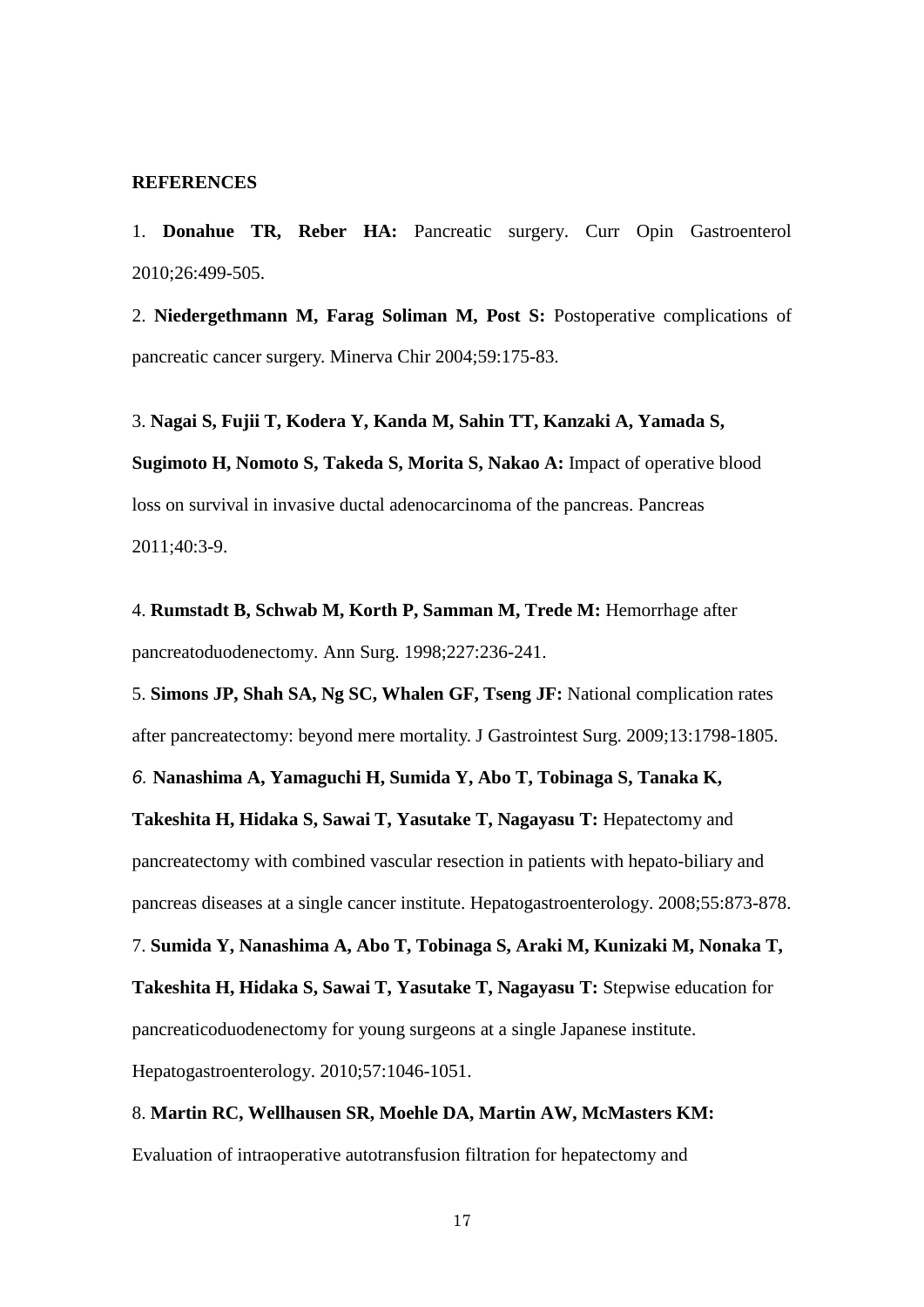pancreatectomy[. Ann Surg Oncol.](javascript:AL_get(this,%20) 2005;12:1017-1024.

#### 9. **Okabayashi T, Hanazaki K, Nishimori I, Sugimoto T, Yoshioka R, Dabanaka K,**

**Kobayashi M, Onishi S:** Pancreatic transection using a sharp hook-shaped

ultrasonically activated scalpel.Langenbecks Arch Surg. 2008;393:1005-1008.

10. **Hartwig W, Duckheim M, Strobel O, Dovzhanskiy D, Bergmann F, Hackert T, Büchler MW, Werner J:** LigaSure for pancreatic sealing during distal pancreatectomy. World J Surg. 2010;34:1066-1070.

11. **Frymerman AS, Schuld J, Ziehen P, Kollmar O, Justinger C, Merai M, Richter S, Schilling MK, Moussavian MR:** Impact of postoperative pancreatic fistula on surgical outcome--the need for a classification-driven risk management.J Gastrointest Surg. 2010;14:711-718.

12. **[Kazanjian KK,](http://www.ncbi.nlm.nih.gov/pubmed?term=%22Kazanjian%20KK%22%5BAuthor%5D) [Hines OJ,](http://www.ncbi.nlm.nih.gov/pubmed?term=%22Hines%20OJ%22%5BAuthor%5D) [Duffy JP,](http://www.ncbi.nlm.nih.gov/pubmed?term=%22Duffy%20JP%22%5BAuthor%5D) [Yoon DY,](http://www.ncbi.nlm.nih.gov/pubmed?term=%22Yoon%20DY%22%5BAuthor%5D) [Cortina G,](http://www.ncbi.nlm.nih.gov/pubmed?term=%22Cortina%20G%22%5BAuthor%5D) [Reber HA:](http://www.ncbi.nlm.nih.gov/pubmed?term=%22Reber%20HA%22%5BAuthor%5D)** Improved survival following pancreaticoduodenectomy to treat adenocarcinoma of the pancreas: the influence of operative blood loss. [Arch Surg.](javascript:AL_get(this,%20) 2008;143:1166-1171.

13. **[Yao HS,](http://www.ncbi.nlm.nih.gov/pubmed?term=%22Yao%20HS%22%5BAuthor%5D) [Wang Q,](http://www.ncbi.nlm.nih.gov/pubmed?term=%22Wang%20Q%22%5BAuthor%5D) [Wang WJ,](http://www.ncbi.nlm.nih.gov/pubmed?term=%22Wang%20WJ%22%5BAuthor%5D) [Hu ZQ:](http://www.ncbi.nlm.nih.gov/pubmed?term=%22Hu%20ZQ%22%5BAuthor%5D)** Intraoperative allogeneic red blood cell transfusion in ampullary cancer outcome after curative pancreatoduodenectomy: a clinical study and meta-analysis. [World J Surg.](javascript:AL_get(this,%20) 2008;32:2038-2046..

14. **[Kelly KJ,](http://www.ncbi.nlm.nih.gov/pubmed?term=%22Kelly%20KJ%22%5BAuthor%5D) [Greenblatt DY,](http://www.ncbi.nlm.nih.gov/pubmed?term=%22Greenblatt%20DY%22%5BAuthor%5D) [Wan Y,](http://www.ncbi.nlm.nih.gov/pubmed?term=%22Wan%20Y%22%5BAuthor%5D) [Rettammel RJ,](http://www.ncbi.nlm.nih.gov/pubmed?term=%22Rettammel%20RJ%22%5BAuthor%5D) [Winslow E,](http://www.ncbi.nlm.nih.gov/pubmed?term=%22Winslow%20E%22%5BAuthor%5D) [Cho CS,](http://www.ncbi.nlm.nih.gov/pubmed?term=%22Cho%20CS%22%5BAuthor%5D) [Weber](http://www.ncbi.nlm.nih.gov/pubmed?term=%22Weber%20SM%22%5BAuthor%5D)  [SM:](http://www.ncbi.nlm.nih.gov/pubmed?term=%22Weber%20SM%22%5BAuthor%5D)** Risk stratification for distal pancreatectomy utilizing ACS-NSQIP: preoperative factors predict morbidity and mortality. [J Gastrointest Surg.](javascript:AL_get(this,%20) 2011;15:250-259

15. **[Yokoyama Y,](http://www.ncbi.nlm.nih.gov/pubmed?term=%22Yokoyama%20Y%22%5BAuthor%5D) [Schwacha MG,](http://www.ncbi.nlm.nih.gov/pubmed?term=%22Schwacha%20MG%22%5BAuthor%5D) [Samy TS,](http://www.ncbi.nlm.nih.gov/pubmed?term=%22Samy%20TS%22%5BAuthor%5D) [Bland KI,](http://www.ncbi.nlm.nih.gov/pubmed?term=%22Bland%20KI%22%5BAuthor%5D) [Chaudry IH:](http://www.ncbi.nlm.nih.gov/pubmed?term=%22Chaudry%20IH%22%5BAuthor%5D)** Gender dimorphism in immune responses following trauma and hemorrhage. [Immunol Res.](javascript:AL_get(this,%20) 2002;26:63-76.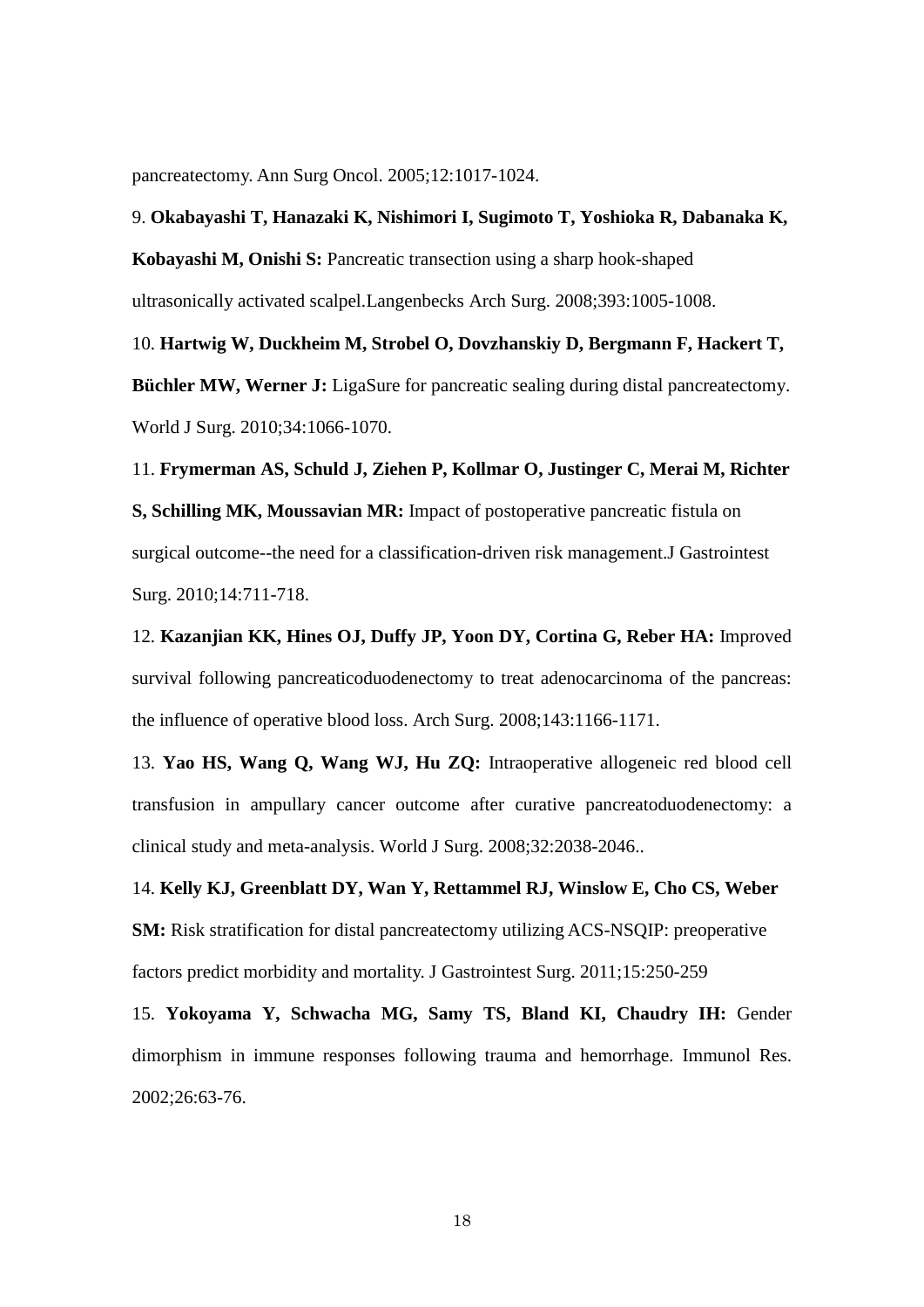16. **Kawai M, Kondo S, Yamaue H, Wada K, Sano K, Motoi F, Unno M, Satoi S, Kwon AH, Hatori T, Yamamoto M, Matsumoto J, Murakami Y, Doi R, Ito M, Miyakawa S, Shinchi H, Natsugoe S, Nakagawara H, Ohta T, Takada T:** Predictive risk factors for clinically relevant pancreatic fistula analyzed in 1,239 patients with pancreaticoduodenectomy: multicenter data collection as a project study of pancreatic surgery by the Japanese Society of Hepato-Biliary-Pancreatic Surgery.J Hepatobiliary Pancreat Sci. 2011 E-Pub.

17. **[Seeliger H,](http://www.ncbi.nlm.nih.gov/pubmed?term=%22Seeliger%20H%22%5BAuthor%5D) [Christians S,](http://www.ncbi.nlm.nih.gov/pubmed?term=%22Christians%20S%22%5BAuthor%5D) [Angele MK,](http://www.ncbi.nlm.nih.gov/pubmed?term=%22Angele%20MK%22%5BAuthor%5D) [Kleespies A,](http://www.ncbi.nlm.nih.gov/pubmed?term=%22Kleespies%20A%22%5BAuthor%5D) [Eichhorn ME,](http://www.ncbi.nlm.nih.gov/pubmed?term=%22Eichhorn%20ME%22%5BAuthor%5D) [Ischenko I,](http://www.ncbi.nlm.nih.gov/pubmed?term=%22Ischenko%20I%22%5BAuthor%5D) [Boeck S,](http://www.ncbi.nlm.nih.gov/pubmed?term=%22Boeck%20S%22%5BAuthor%5D) [Heinemann V,](http://www.ncbi.nlm.nih.gov/pubmed?term=%22Heinemann%20V%22%5BAuthor%5D) [Jauch KW,](http://www.ncbi.nlm.nih.gov/pubmed?term=%22Jauch%20KW%22%5BAuthor%5D) [Bruns CJ:](http://www.ncbi.nlm.nih.gov/pubmed?term=%22Bruns%20CJ%22%5BAuthor%5D)** Risk factors for surgical complications in distal pancreatectomy. [Am J Surg.](javascript:AL_get(this,%20) 2010;200:311-317.

**Kooby DA:** Impact of diabetes mellitus on perioperative outcomes after resection for pancreatic adenocarcinoma. J Am Coll Surg. 2010;210:463-473.

18. **Chu CK, Mazo AE, Sarmiento JM, Staley CA, Adsay NV, Umpierrez GE,** 

19. [Siriwardana HP,](http://www.ncbi.nlm.nih.gov/pubmed?term=%22Siriwardana%20HP%22%5BAuthor%5D) [Siriwardena AK:](http://www.ncbi.nlm.nih.gov/pubmed?term=%22Siriwardena%20AK%22%5BAuthor%5D) Systematic review of outcome of synchronous portal-superior mesenteric vein resection during pancreatectomy for cancer. [Br J Surg.](javascript:AL_get(this,%20) 2006;93:662-673.

20. **Ishizaki Y, Sugo H, Yoshimoto J, Imamura H, Kawasaki S:** Pancreatoduodenectomy with or without early ligation of the inferior pancreatoduodenal artery: comparison of intraoperative blood loss and short-term outcome. World J Surg. 2010;34:2939-2944.

21. **Schmidt CM, Turrini O, Parikh P, House MG, Zyromski NJ, Nakeeb A, Howard TJ, Pitt HA, Lillemoe KD:** Effect of hospital volume, surgeon experience, and surgeon volume on patient outcomes after pancreaticoduodenectomy: a single-institution experience. Arch Surg. 2010;145:634-640.

19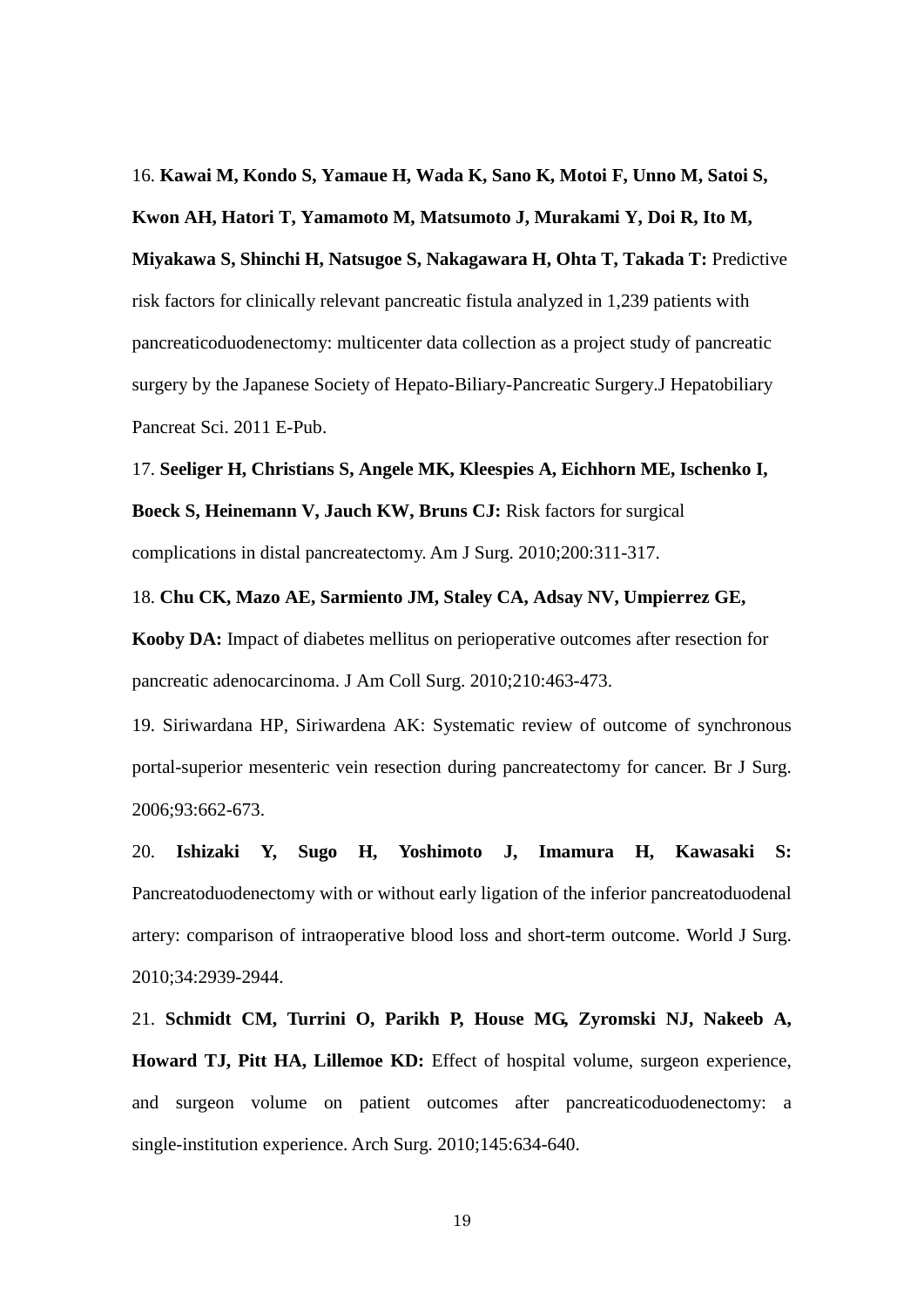22. **[Benns M,](http://www.ncbi.nlm.nih.gov/pubmed?term=%22Benns%20M%22%5BAuthor%5D) [Woodall C,](http://www.ncbi.nlm.nih.gov/pubmed?term=%22Woodall%20C%22%5BAuthor%5D) [Scoggins C,](http://www.ncbi.nlm.nih.gov/pubmed?term=%22Scoggins%20C%22%5BAuthor%5D) [McMasters K,](http://www.ncbi.nlm.nih.gov/pubmed?term=%22McMasters%20K%22%5BAuthor%5D) [Martin R:](http://www.ncbi.nlm.nih.gov/pubmed?term=%22Martin%20R%22%5BAuthor%5D)** The impact of obesity on outcomes following pancreatectomy for malignancy. [Ann Surg Oncol.](javascript:AL_get(this,%20) 2009;16:2565-2569.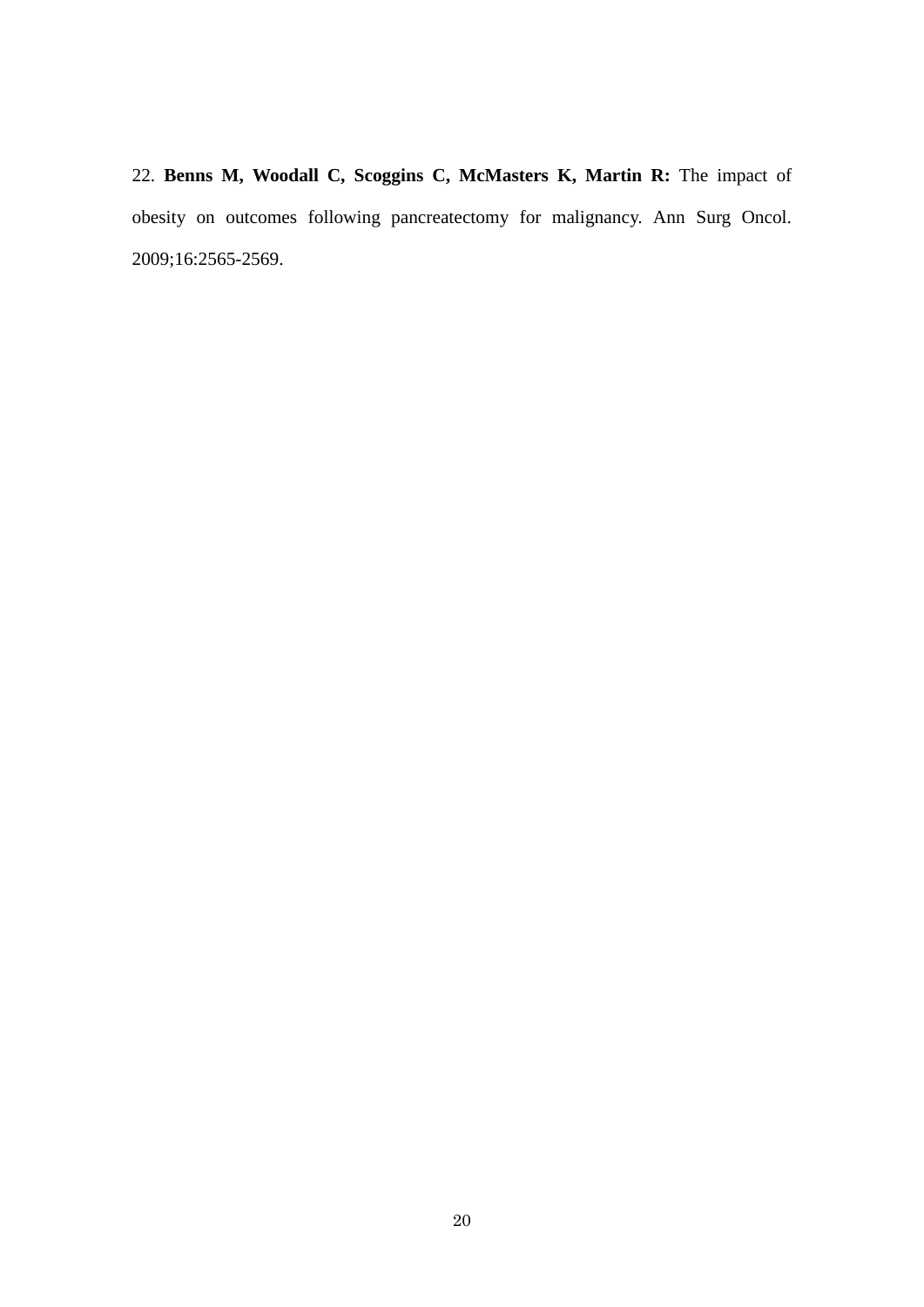### **Figure legends**

Figure 1. ROC analyzed curve for the estimated probability of blood loss calculated. A) predictive value of blood loss in patients who received red cell blood transfusion, B) those in patients who had postoperative morbidity.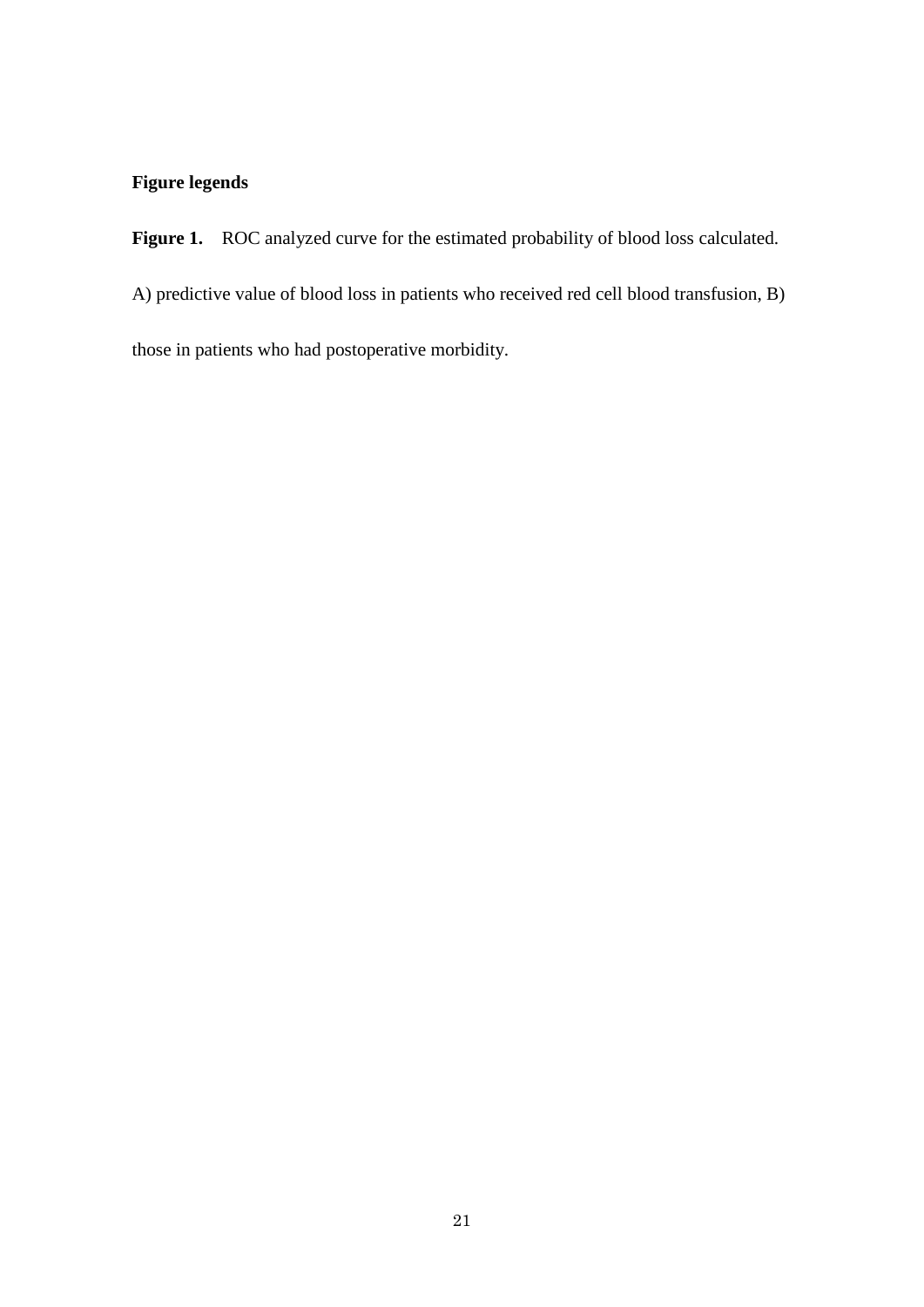# Figure 1





|      | Standard  | Significant | 95% confidence interval |             |
|------|-----------|-------------|-------------------------|-------------|
| Area | deviation | possibility | Lower limit             | Upper limit |
| .540 | 050       | 0.398       | 442                     | .640        |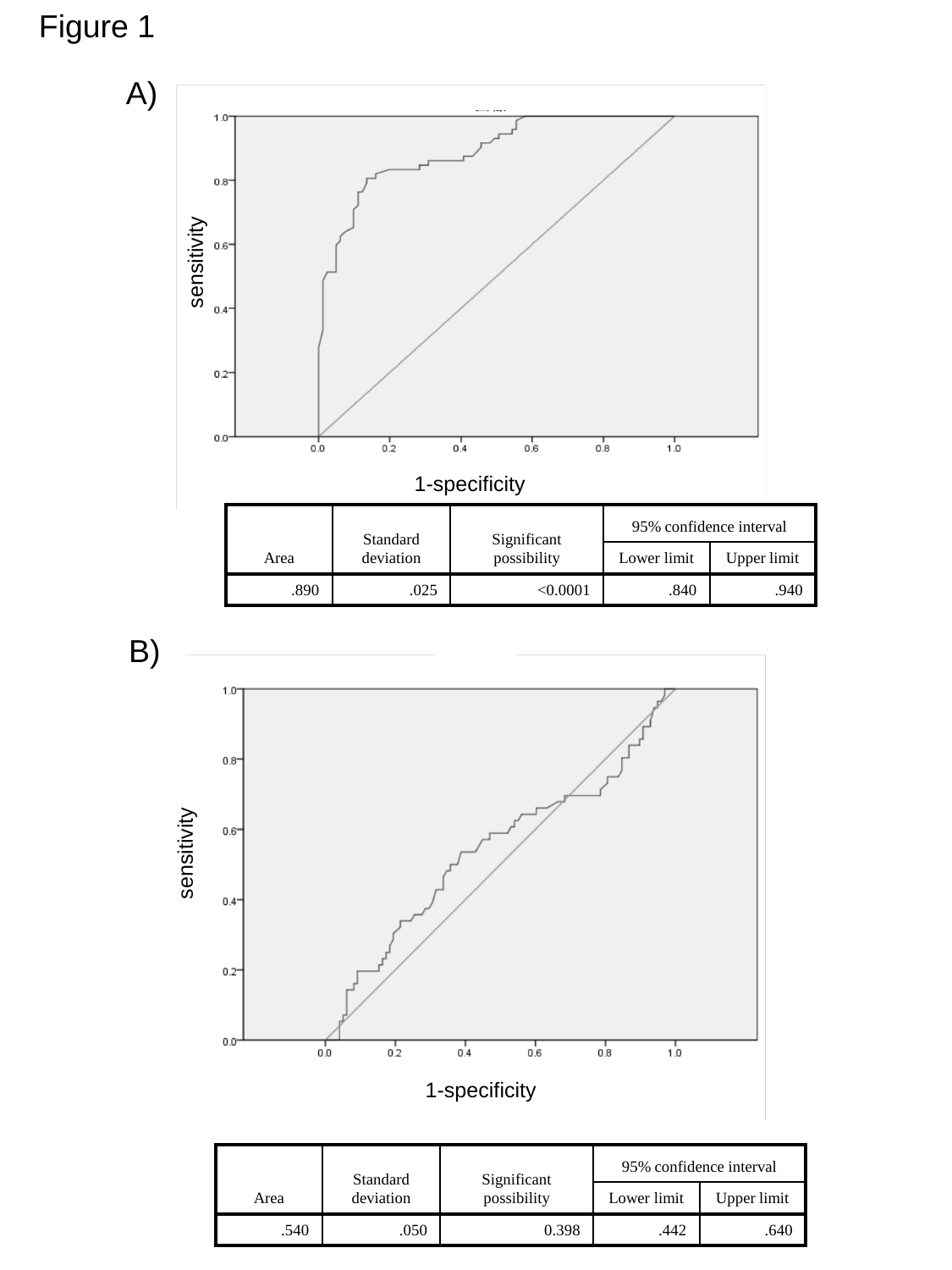| Age (years)                               | 41        |
|-------------------------------------------|-----------|
| Laboratory data                           |           |
| BT-PABA test (%)*                         | 64        |
| Hemoglobin (g/dl)                         | 13        |
| Total bilirubin (mg/dl)                   | 0.9       |
| Prothrombin activity (%)                  | 96        |
| Total protein (g/dL)                      | 6.8       |
|                                           |           |
| Platelet count $\left(\text{mm}^3\right)$ | $22x10^4$ |
| Alkaline phosphatase (U/l)                | 310       |
| Cholinesterase (U/l)                      | 140       |
| Amylase (U/l)                             | 75        |
| Total cholesterol (mg/dl)                 | 178       |
| Hemoglobin A1C $(\%)$                     | 5.5       |
| Surgical record                           |           |

**Table 1** Predictive value of continuous parameters for estimated blood loss

Blood loss over 880ml

\* Oral administration of the synthetic peptide N-benzoyl-L-tyrosyl-p-aminobenzoic acid.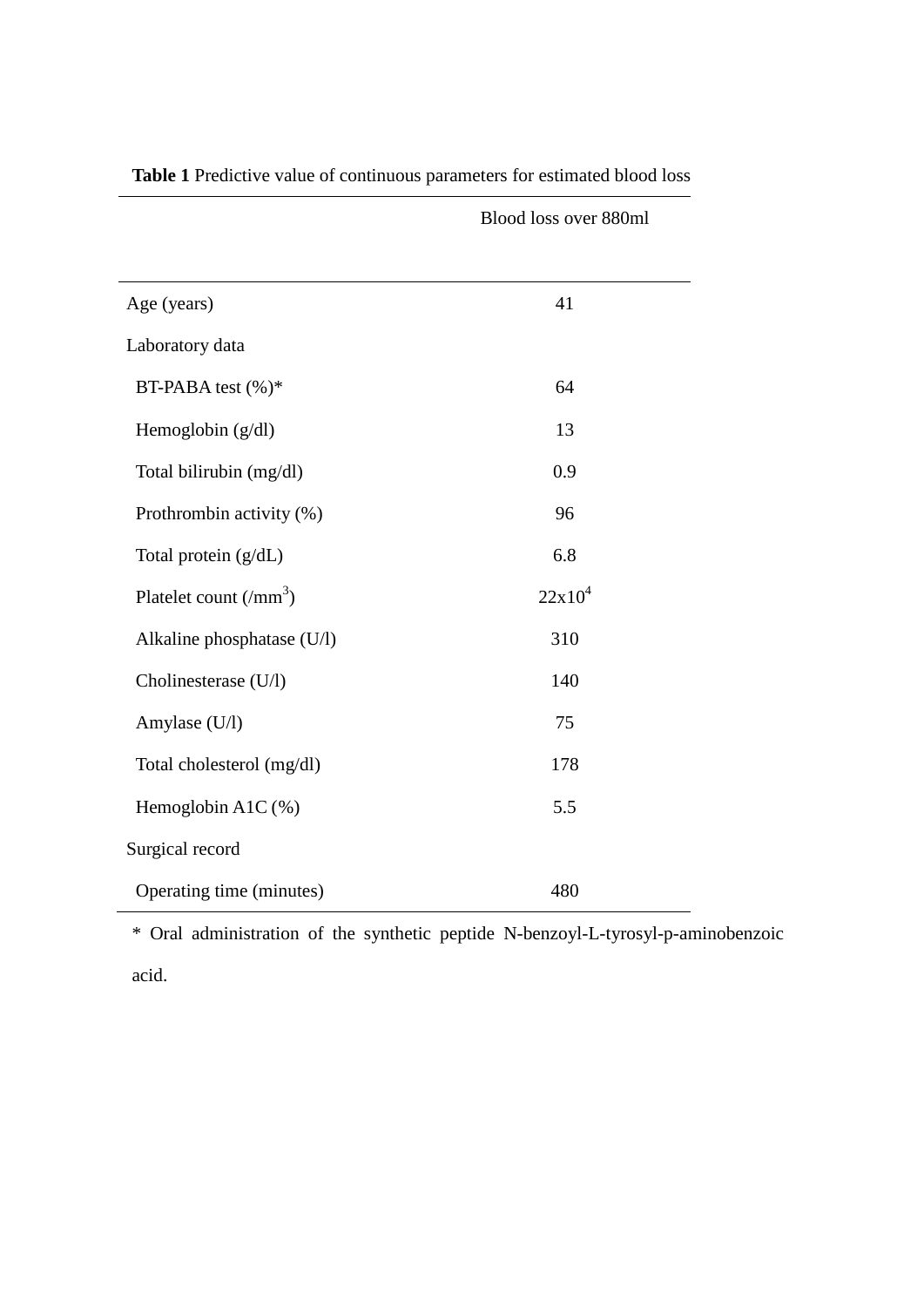|                                          | Blood loss $\geq$ 880mL                | Significance |
|------------------------------------------|----------------------------------------|--------------|
|                                          | $(n=105)$                              |              |
| Gender                                   |                                        |              |
| Male/ female $(n=106/55)$                | 75(71)/30(55)                          | 0.049        |
| Age                                      |                                        |              |
| $\leq$ 40 / $\geq$ 41 (n=9/152)          | 5(56)/100(67)                          | 0.49         |
| Background pancreatic diseases           |                                        |              |
| Normal $(n=102)$                         | 59(58)                                 |              |
| Fatty $(n=3)$                            | 3(100)                                 | 0.020        |
| Pancreatitis (n=56)                      | 43(77)                                 |              |
| <b>Diseases</b>                          |                                        |              |
| Pancreatic carcinoma (n=51)              | 37(73)                                 |              |
| Biliary carcinoma (n=58)*                | 39(67)                                 | 0.15         |
| Duodenal tumor (n=4)                     | 2(50)                                  |              |
| IPMN or MCN $(n=23)$                     | 15(65)                                 |              |
| Other diseases $(n=25)$                  | 12(48)                                 |              |
| Co-morbidity                             |                                        |              |
| Diabetes no/yes $(n=46/115)$             | 33(72)/72(65)                          | 0.56         |
| Smoking<br>no/yes $(n=102/59)$           | 63(64)/41(73)                          | 0.30         |
| Alcohol<br>no/yes $(n=92/69)$            | 53(60)/51(76)                          | 0.11         |
| Liver functions*                         |                                        |              |
| BT-PABA test (%)*<br>$<64/≥64$ (n=63/66) | 41(64)/51(77)                          | 0.28         |
| Hemoglobin (g/dl)*                       | $<13/\\213$ (n=67/80)<br>45(67)/54(68) | 1.0          |

**Table 2** Univariate analysis between associated parameters and estimated blood loss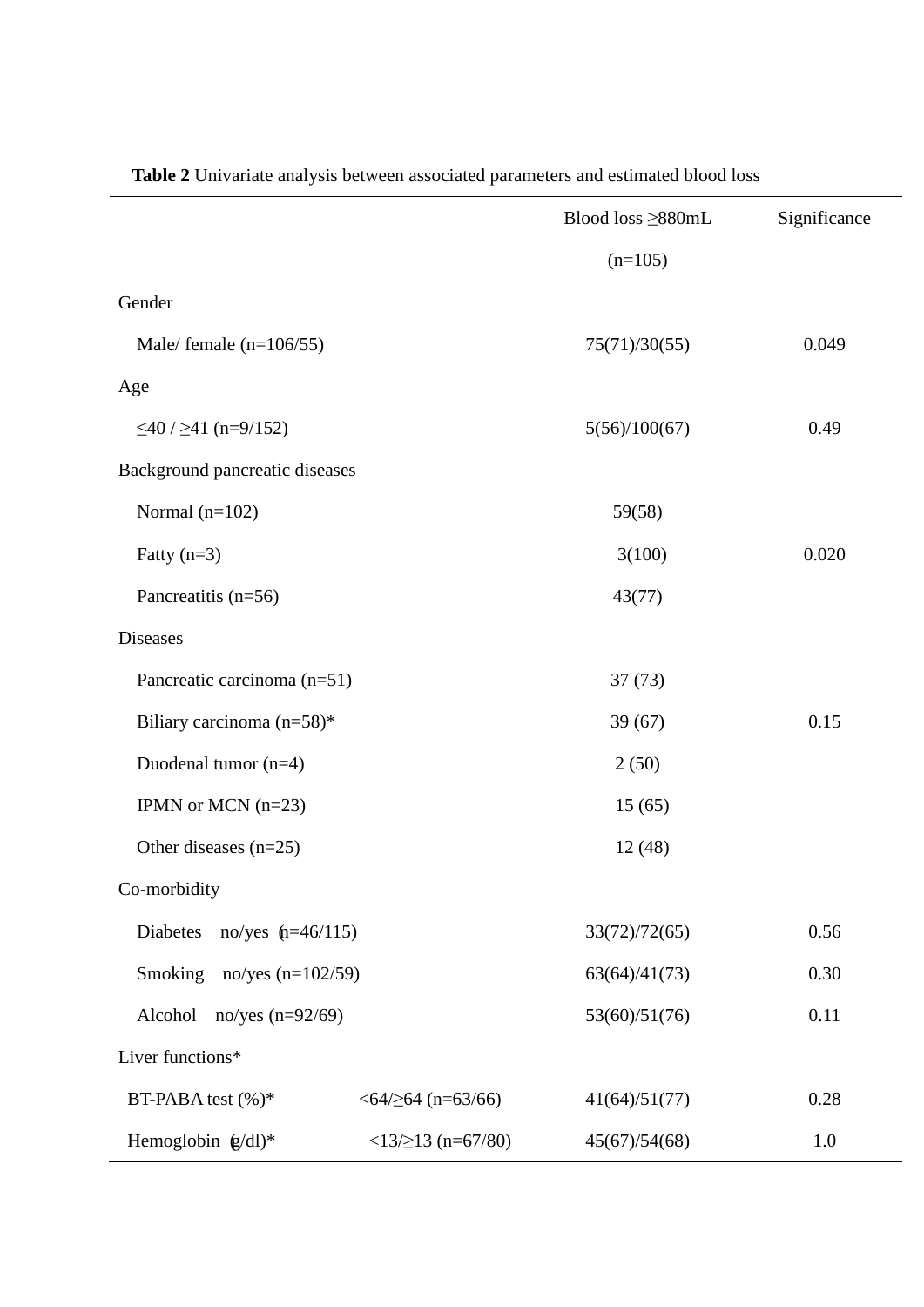| Total blirubin (mg/dl)*                   | $<0.9/\geq 0.9$ (n=130/17)                        | 88(68)/11(65)             | 0.89    |  |
|-------------------------------------------|---------------------------------------------------|---------------------------|---------|--|
| Prothrombin activity $(\%)^*$             | $<$ 96/ $\geq$ 96 (n=75/64)                       | 55(73)/41(64)             | 0.32    |  |
| Total protein $(g/dL)^*$                  | $\leq 6.8/\geq 6.8$ (n=37/110)                    | 26(70)/73(66)             | 0.81    |  |
| Platelet count $(x10^4/\text{mm}^3)^*$    | $\langle 22/222 (n=22/125)$                       | 15(68)/84(67)             | 1.0     |  |
| Alkaline phosphatase (U/l)*               | $<$ 310/ $\geq$ 310 (n=77/70)                     | 44(57)/55(79)             | < 0.001 |  |
| Cholinesterase (U/l)*                     | $\langle 140/2140 \rangle (n=82/60)$              | 56(68)/41(68)             | 1.0     |  |
| Amylase (U/l)*                            | $\langle 75/ \ge 75$ (n=85/61)                    | 62(73)/36(59)             | 0.11    |  |
| Total cholesterol (mg/dl)*                |                                                   | 46(73)/56(63)             | 0.26    |  |
| Hemoglobin A1C $%$ )*                     | $\langle 5.5/ \geq 5.5 \text{ (n=63/58)} \rangle$ | 39(62)/43(74)             | 0.22    |  |
| Surgical records*                         |                                                   |                           |         |  |
| Operating time (min.)                     | $\langle 480/2480 \rangle (n=65/96)$              | 28(44)/77(83)             | < 0.001 |  |
| Operator                                  |                                                   |                           |         |  |
| Attending/Fellow or Resident $(n=108/53)$ |                                                   | 75(69)/30(57)             | 0.40    |  |
| Incision*                                 |                                                   |                           |         |  |
| Transverse/Median                         | $(n = 37/124)$                                    | 29(78)/76(62)             | 0.38    |  |
| Extend of hepatectomy                     |                                                   |                           |         |  |
| PD/HPD/DP/Others                          | $(n=113/10/32/6)$                                 | 85(75)/9(90)/11(34)/1(17) | < 0.001 |  |
| Combined vascular resection               |                                                   |                           |         |  |
| None/yes                                  | $(n=147/14)$                                      | 92(63)/13(93)             | 0.035   |  |
|                                           |                                                   |                           |         |  |

\*: some data was deficit.